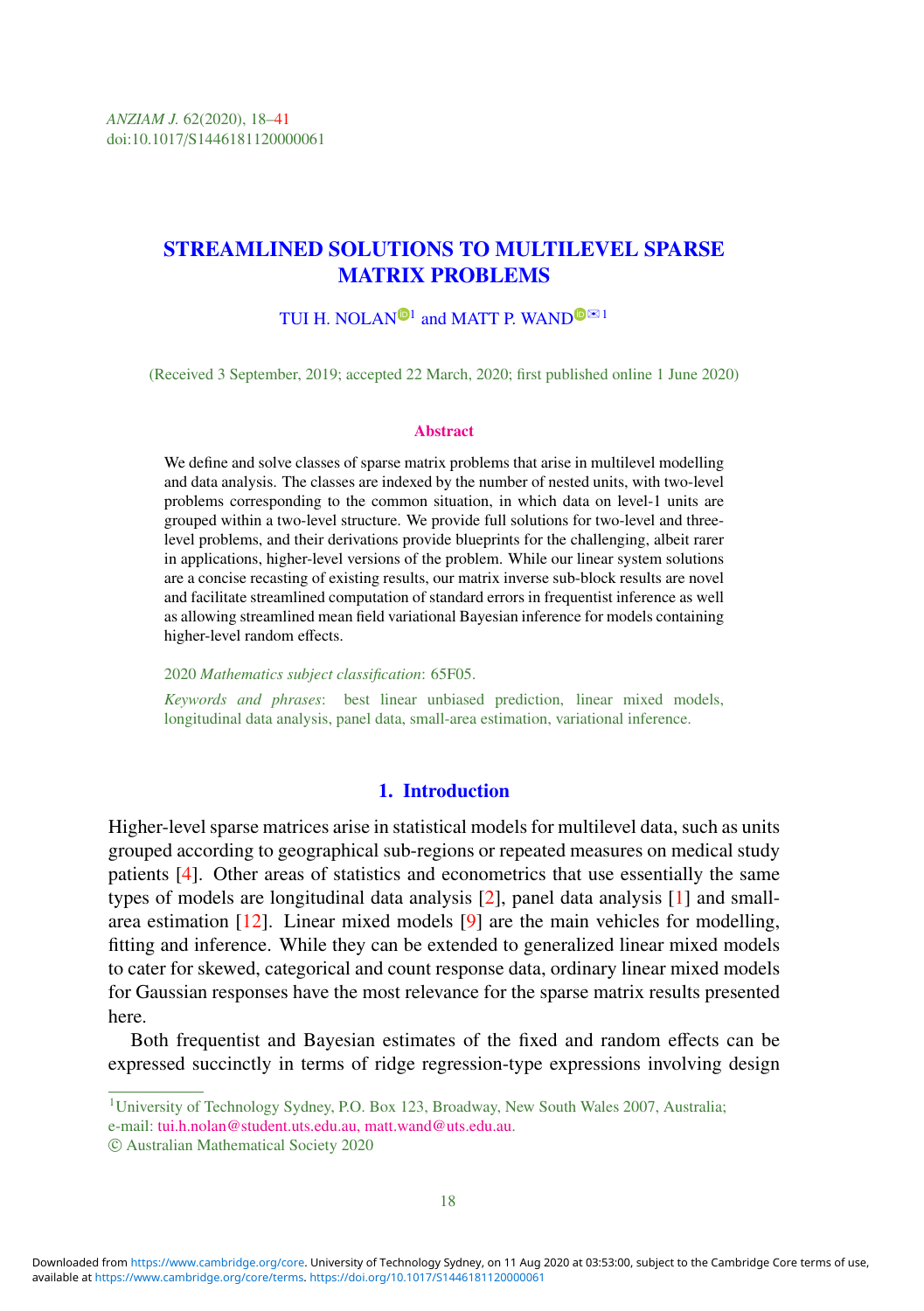matrices (for example, [\[6\]](#page-22-4)). However, typically the design matrices are sparse, and naïve computation of the fixed and random effects estimates for large numbers of groups is inefficient and storage-greedy. For example, a random intercept linear mixed model for data with 1000 groups and 100 observations per group involves a random effects design matrix containing 100 million entries of which 99.9% are zeros. Streamlined computation of the best linear unbiased predictors of the fixed and random effects are well documented, with Pinheiro and Bates [\[11,](#page-23-1) Section 2.2] being a prime example. The matrix algebraic notion of "QR decomposition" plays a central role in numerically stable least-squares-based fitting of linear models [\[3\]](#page-22-5), and also arises in the current context. It is important to note that such computations are performed *after* estimates of the covariance matrix parameters have been obtained via approaches such as minimum norm quadratic unbiased estimation or restricted maximum likelihood. Streamlined computation of covariance matrix estimates is tackled by, for example, Langford [\[8\]](#page-22-6). Given the covariance matrix estimates, implementation-ready matrix algebraic results for streamlined standard error calculations are not, to the best of our knowledge, present in the existing literature. These rely on efficient extraction of subblocks of the inverses of potentially very large sparse symmetric matrices. Presentation of these results, in the form of four theorems, is our main novel contribution. In the interests of conciseness and digestibility, we do not delve into the linear mixed model ramifications here – which are long-winded due to the various cases that require separate treatment. This paper is purely concerned with generic matrix algebraic facts and, while motivated by statistical analysis, is totally free of statistical concepts in its main results and derivations. Ramifications for statistical inference are described by Nolan et al. [\[10\]](#page-22-7).

There is a related, but essentially nonoverlapping, literature concerning inversion of so-called "arrowhead" matrices, which are invertible matrices that have all entries equal to zero except for those on the main diagonal and in one row and one column. Houbowski et al. [\[7\]](#page-22-8) explain that such matrices "often appear in areas of applied science and engineering such as head-positioning systems of hard disk drives or kinematic chains of industrial robots" and then develop a fast method for inversion of a generalization of arrowhead matrices known as "block arrowhead" matrices. Other recent contributions of this type are by Nejafi et al.  $[13]$  and Stanimirovic et al.  $[14]$  $[14]$ . It is important to note that while block arrowhead matrices coincide with two-level sparse matrices, the class of problems treated here and their motivating statistical applications are different from the central goal of the arrowhead matrix inversion literature. In multilevel sparse matrix problems, the full matrix inverse is *not* of interest but, instead, inverse matrix sub-blocks matching the nonsparse sections of the original matrix. Arrowhead matrix inversion methods provide much more than is required and, therefore, are overly slow for large sparse two-level matrix problems. In addition, multilevel sparse matrices beyond the two-level case do not have block arrowhead forms. In summary, multilevel sparse matrix problems are, in essence, distinct from arrowhead matrix inversion problems.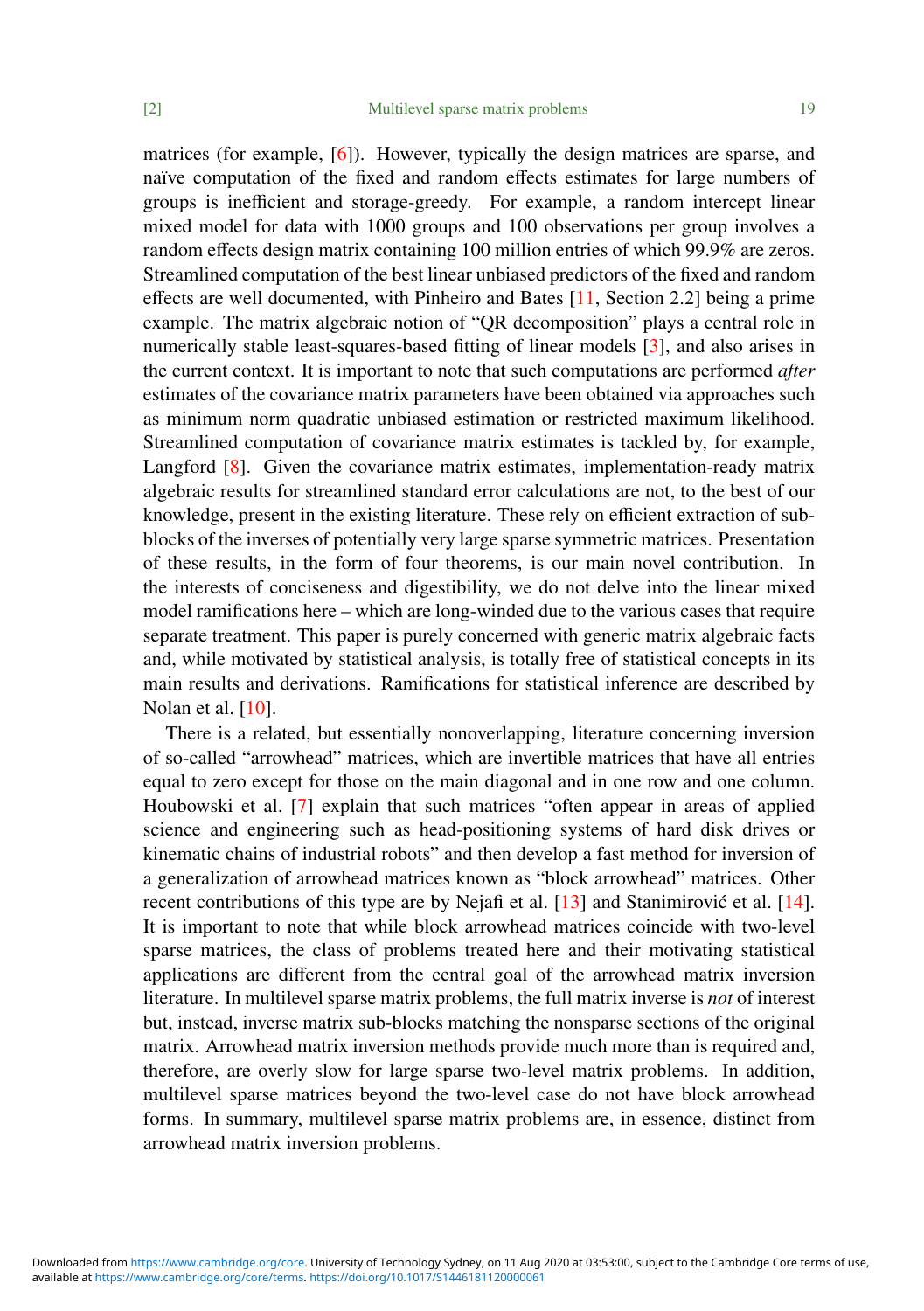Motivated by applications described elsewhere (for example, [\[10\]](#page-22-7)), our main focus in this paper is on the provision of full, implementable results for both twolevel and three-level sparse matrix problems with statistically relevant matrix inverse sub-blocks. Both general situations and least-squares-form situations, with QRdecomposition enhancement, are covered. We believe that it is best to treat each higher-level case separately. If a future application would benefit from the solution to the four-level version of sparse matrix problems treated here, then, while notationally and algebraically challenging, our two-level and three-level derivations point the way to a solution.

We cover two-level sparse matrix problems in Section [2](#page-2-0) and three-level sparse matrix problems in Section [3.](#page-6-0) Some concluding remarks are made in Section [4.](#page-12-0) Appendix [A](#page-12-1) contains proofs of all theorems.

#### 2. Two-level sparse matrix problems

<span id="page-2-0"></span>We begin by defining a two-level sparse matrix problem.

DEFINITION 2.1. Let *A* be a symmetric and invertible matrix of the form

<span id="page-2-1"></span>
$$
A = \begin{bmatrix} A_{11} & A_{12,1} & A_{12,2} & \dots & A_{12,m} \\ A_{12,1}^T & A_{22,1} & O & \dots & O \\ \hline A_{12,2}^T & O & A_{22,2} & \dots & O \\ \vdots & \vdots & \vdots & \ddots & \vdots \\ A_{12,m}^T & O & O & \dots & A_{22,m} \end{bmatrix},
$$
(2.1)

where the dimensions of the sub-blocks of *A* are as follows:

*A*<sub>11</sub> is  $p \times p$  and, for each  $1 \le i \le m$ ,  $A_{12,i}$  is  $p \times q$  and  $A_{22,i}$  is  $q \times q$ .

The two-level sparse matrix problem is defined as follows.

(I) Solve the linear system

$$
Ax=a.
$$

(II) Obtain the sub-blocks of  $A^{-1}$  corresponding to the positions of the sub-blocks *A*<sub>11</sub>, *A*<sub>12,*i*</sub> and *A*<sub>22,*i*</sub>, 1 ≤ *i* ≤ *m*, in *A*.

If *p* and *q* are small relative to *m* then matrices defined by *A* are sparse, since, as  $m \rightarrow \infty$ , the leading term of the fraction of nonzero entries of *A* is  $\{1 + 2(p/q)\}m^{-1}$ .<br>In motivating statistical applications *m* corresponds to sample size, which often is In motivating statistical applications, *m* corresponds to sample size, which often is large, while *p* and *q* correspond to dimensions of model parameter spaces, which are moderate in size. In the area of longitudinal data analysis, typical values are  $p = q = 2$ . The dimension variable *m* matches the number of subjects in the longitudinal study,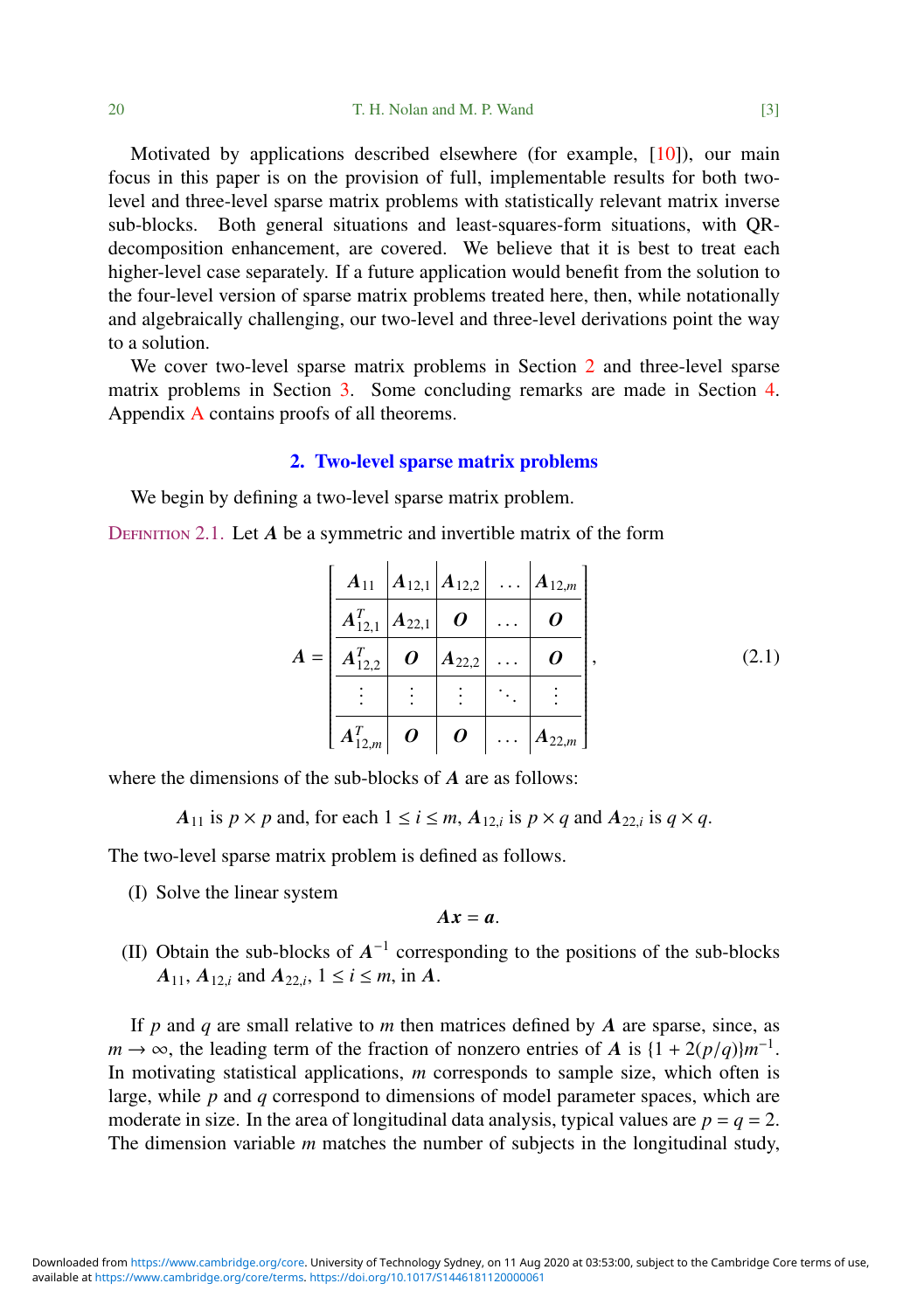which may be in the hundreds or even thousands. If  $m = 1000$ , then for  $p = q = 2$ , only about 0.3% of the entries of *A* are nonzero. Throughout this paper, we assume that *p* and *q* are small relative to *m*. Similar remarks apply to the three-level case treated in Section [3.](#page-6-0)

Our solution to the two-level sparse matrix problem benefits from the following notation for the sub-matrices of  $A^{-1}$ , *a* and *x*:

<span id="page-3-0"></span>
$$
A^{-1} = \frac{\begin{bmatrix} A^{11} & A^{12,1} & A^{12,2} & \dots & A^{12,m} \\ A^{12,1T} & A^{22,1} & X & \dots & X \\ \hline A^{12,2T} & X & A^{22,2} & \dots & X \\ \vdots & \vdots & \vdots & \ddots & \vdots \\ A^{12,mT} & X & X & \dots & A^{22,m} \end{bmatrix}, \quad a = \frac{\begin{bmatrix} a_1 \\ a_{2,1} \\ \vdots \\ a_{2,2} \\ \hline \vdots \\ a_{2,m} \end{bmatrix}}{\begin{bmatrix} a_1 \\ \vdots \\ a_{2,1} \\ \vdots \\ a_{2,m} \end{bmatrix}}, \quad (2.2)
$$

where  $\times$  generically denotes sub-blocks of  $A^{-1}$  which are in the same positions as the *O* blocks in *A*. The dimensions of the sub-vectors of *a* and *x* are as follows:

both  $a_1$  and  $x_1$  are  $p \times 1$  and, for  $1 \le i \le m$ , both  $a_2$ , and  $x_2$ , are  $q \times 1$ .

Armed with the notation in [\(2.2\)](#page-3-0), part (II) of Definition [2.1](#page-2-1) can be expressed as follows.

Obtain the matrix  $A^{11}$  and, for each  $1 \le i \le m$ , obtain the matrices  $A^{12,i}$  and  $A^{22,i}$ 

In applications involving multilevel data analysis, the sub-blocks corresponding to the  $X$  symbols are usually not of interest, since they correspond to betweengroup covariances. On the other hand, the sub-blocks of  $A^{-1}$  which are in the same position as the nonzero sub-blocks of *A* are required for obtaining standard errors of within-group fits. In the case of mean field variational inference, these subblocks are sufficient for both coordinate ascent and message passing optimal parameter computation with minimal product restrictions. Details of how these sub-blocks of *A* −1 are used in linear mixed model inference are given by Nolan et al. [\[10\]](#page-22-7).

Theorem [2.2](#page-3-1) provides a streamlined solution to this problem, such that the number of operations is linear in *m*. An analogous expression for |*A*|, the determinant of *A*, is also provided.

<span id="page-3-1"></span>Theorem 2.2. *Consider the two-level sparse matrix problem given by Definition* [2.1](#page-2-1) *and suppose that all*  $A_{22,i}$ ,  $1 \le i \le m$ , *are invertible. The solution to part* (II) *of*  $D_i$  *n fanition* 2.1 *is Definition* [2.1](#page-2-1) *is*

$$
A^{11} = \left(A_{11} - \sum_{i=1}^{m} A_{12,i} A_{22,i}^{-1} A_{12,i}^{T}\right)^{-1},
$$
  

$$
A^{12,i} = -(A_{22,i}^{-1} A_{12,i}^{T} A^{11})^{T}, \text{ and } A^{22,i} = A_{22,i}^{-1} (I - A_{12,i}^{T} A^{12,i}), \quad 1 \le i \le m.
$$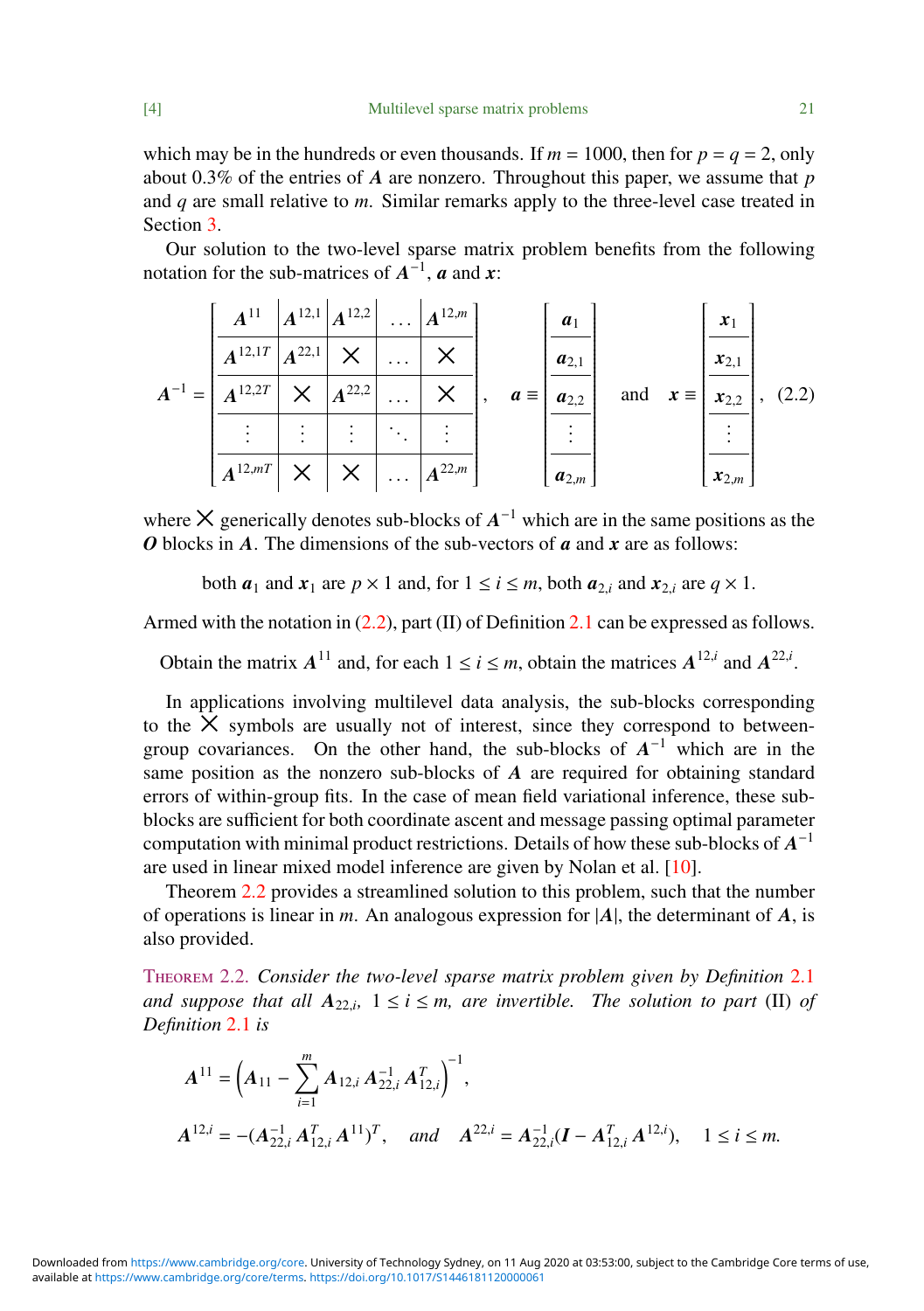*The determinant of A is*

$$
|A| = |(A^{11})^{-1}| \prod_{i=1}^{m} |A_{22,i}|.
$$

*The solution to part* (I) *of Definition* [2.1](#page-2-1) *is*

$$
\boldsymbol{x}_1 = A^{11}\bigg(\boldsymbol{a}_1 - \sum_{i=1}^m A_{12,i} A_{22,i}^{-1} \boldsymbol{a}_{2,i}\bigg) \quad \text{and} \quad \boldsymbol{x}_{2,i} = A_{22,i}^{-1}(\boldsymbol{a}_{2,i} - A_{12,i}^T \boldsymbol{x}_1), \quad 1 \leq i \leq m.
$$

A proof of Theorem [2.2](#page-3-1) is given in Appendix [A.1.](#page-12-2)

2.1. Least squares form and QR-decomposition enhancement In statistical applications involving linear mixed models, it is common for *A* to admit a "least squares form" that lends itself to a solution based on QR decomposition. QR decompositions of rectangular matrices are a numerically preferred method for solving least squares problems. A OR decomposition of a rectangular  $n \times p$  ( $n \geq p$ ) matrix X involves representing *X* as

$$
X=Q\begin{bmatrix}R\\O\end{bmatrix},
$$

where *Q* is an  $n \times n$  orthogonal matrix and *R* is a  $p \times p$  upper-triangular matrix. Such a decomposition affords computational stability for least squares problems.

Suppose that  $x$  is chosen to minimize the least squares criterion

<span id="page-4-0"></span>
$$
||\boldsymbol{b} - \boldsymbol{B}\boldsymbol{x}||^2 \equiv (\boldsymbol{b} - \boldsymbol{B}\boldsymbol{x})^T (\boldsymbol{b} - \boldsymbol{B}\boldsymbol{x}) \tag{2.3}
$$

for matrices

<span id="page-4-1"></span>
$$
B = \begin{bmatrix} \mathbf{B}_1 & \mathbf{B}_1 & \mathbf{O} & \dots & \mathbf{O} \\ \hline \mathbf{B}_2 & \mathbf{O} & \mathbf{B}_2 & \dots & \mathbf{O} \\ \vdots & \vdots & \vdots & \ddots & \vdots \\ \hline \mathbf{B}_m & \mathbf{O} & \mathbf{O} & \dots & \mathbf{B}_m \end{bmatrix} \text{ and } \mathbf{b} = \begin{bmatrix} \mathbf{b}_1 \\ \mathbf{b}_2 \\ \vdots \\ \hline \mathbf{b}_m \end{bmatrix},
$$
(2.4)

with sub-matrices and sub-vectors having the following dimensions:

*B*<sub>*i*</sub> is  $n_i \times p$ ,  $\dot{B}_i$  is  $n_i \times q$  and  $b_i$  is  $n_i \times 1$ , for  $1 \le i \le m$ ,

such that  $\bf{B}$  is full rank. Then it is easily verified that the  $\bf{x}$  that minimizes [\(2.3\)](#page-4-0) is the solution to

<span id="page-4-2"></span>
$$
Ax = a, \quad \text{where } A = B^T B \text{ and } a = B^T b. \tag{2.5}
$$

Moreover,  $\vec{A}$  is a two-level sparse matrix of the form given by  $(2.1)$ . The nonzero sub-blocks of *A* and the sub-vectors of *a* are

$$
A_{11} = \sum_{i=1}^{m} B_i^T B_i, \quad a_1 = \sum_{i=1}^{m} B_i^T b_i,
$$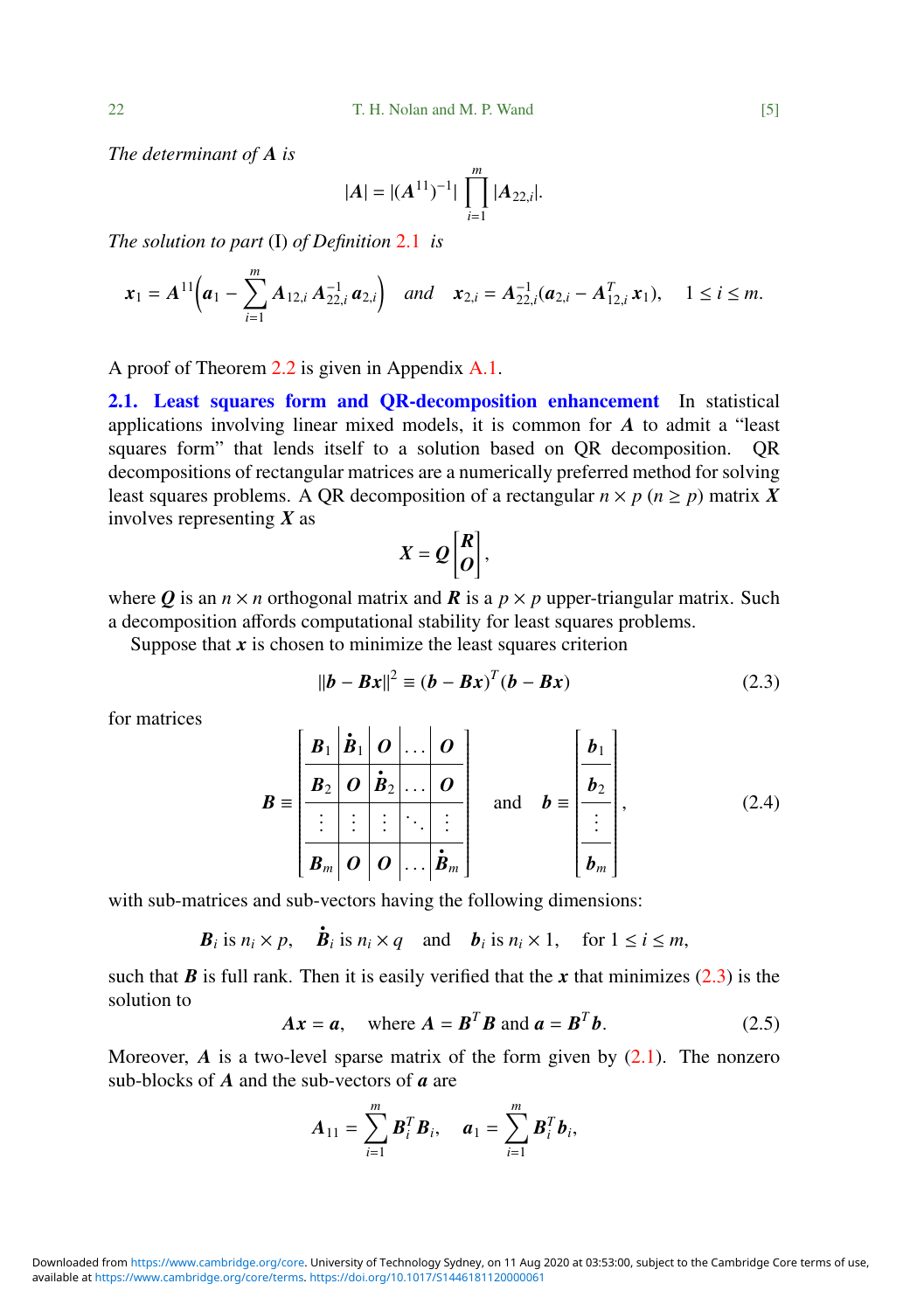and

$$
\boldsymbol{A}_{12,i}=\boldsymbol{B}_i^T\boldsymbol{\dot{B}}_i,\quad \boldsymbol{A}_{22,i}=\boldsymbol{\dot{B}}_i^T\boldsymbol{\dot{B}}_i,\quad \boldsymbol{a}_{2,i}=\boldsymbol{\dot{B}}_i^T\boldsymbol{b}_i,\quad 1\leq i\leq m.
$$

•

The form of the matrix  $\bf{B}$  in [\(2.4\)](#page-4-1) arises in statistical models containing both fixed effects and random effects with two-level structure (for example, [\[4\]](#page-22-0)). Full details on this motivational connection are given by Nolan et al. [\[10\]](#page-22-7).

Theorem [2.3](#page-5-0) extends Theorem [2.2](#page-3-1) by employing a QR-decomposition approach for the purpose of numerical stability. Here, and later, we use the following notation for matrices  $M_1, \ldots, M_d$  each having the same number of columns:

$$
\operatorname{stack}(M_i) \equiv \begin{bmatrix} M_1 \\ \vdots \\ M_d \end{bmatrix}.
$$

<span id="page-5-0"></span>Theorem 2.3. *Suppose that A and a admit the forms defined by* [\(2.4\)](#page-4-1) *and* [\(2.5\)](#page-4-2)*, where B is full rank. Then the two-level sparse matrix problem may be solved using the following QR-decomposition-based approach.*

- (1) *For*  $i = 1, ..., m$ ,
	- (a) *decompose*  $\dot{\mathbf{B}}_i = \mathbf{Q}_i \begin{bmatrix} R_i \\ 0 \end{bmatrix}$  such that  $\mathbf{Q}_i^{-1} = \mathbf{Q}_i^T$  and  $\mathbf{R}_i$  is upper-triangular, (b) *then obtain*

 $c_{0i} \equiv \mathbf{Q}_i^T \mathbf{b}_i$ ,  $c_{1i} \equiv \text{first } q \text{ rows of } c_{0i}$ ,  $c_{2i} \equiv \text{remaining rows of } c_{0i}$ ,  $C_{0i} \equiv \mathbf{Q}_i^T \mathbf{B}_i$ ,  $C_{1i} \equiv \text{first } q \text{ rows of } C_{0i}$  and  $C_{2i} \equiv \text{remaining rows of } C_{0i}$ .

(2) *Decompose* stack( $C_{2i}$ ) =  $Q\begin{bmatrix}R\\0\end{bmatrix}$  such that  $Q^{-1} = Q^T$  and **R** is upper-triangular *and let*

$$
\mathbf{c} \equiv \text{first } p \text{ rows of } \mathbf{Q}^T \{ \text{stack}(\mathbf{c}_{2i}) \}.
$$

(3) *The solutions are*

$$
x_1 = R^{-1}c
$$
,  $A^{11} = R^{-1}R^{-T}$ ,

*and, for*  $1 \le i \le m$ *.* 

$$
\boldsymbol{x}_{2,i} = \boldsymbol{R}_i^{-1}(\boldsymbol{c}_{1i} - \boldsymbol{C}_{1i}\boldsymbol{x}_1), \ \ \boldsymbol{A}^{12,i} = -\boldsymbol{A}^{11}(\boldsymbol{R}_i^{-1}\boldsymbol{C}_{1i})^T, \ \ \boldsymbol{A}^{22,i} = \boldsymbol{R}_i^{-1}(\boldsymbol{R}_i^{-T} - \boldsymbol{C}_{1i}\boldsymbol{A}^{12,i}).
$$

(4) *The determinant of A is*

$$
|A| = \left\{ \text{(product of the diagonal entries of } R) \times \prod_{i=1}^{m} \text{(product of the diagonal entries of } R_i) \right\}^2
$$

A proof of Theorem [2.3](#page-5-0) is given in Appendix [A.2.](#page-14-0)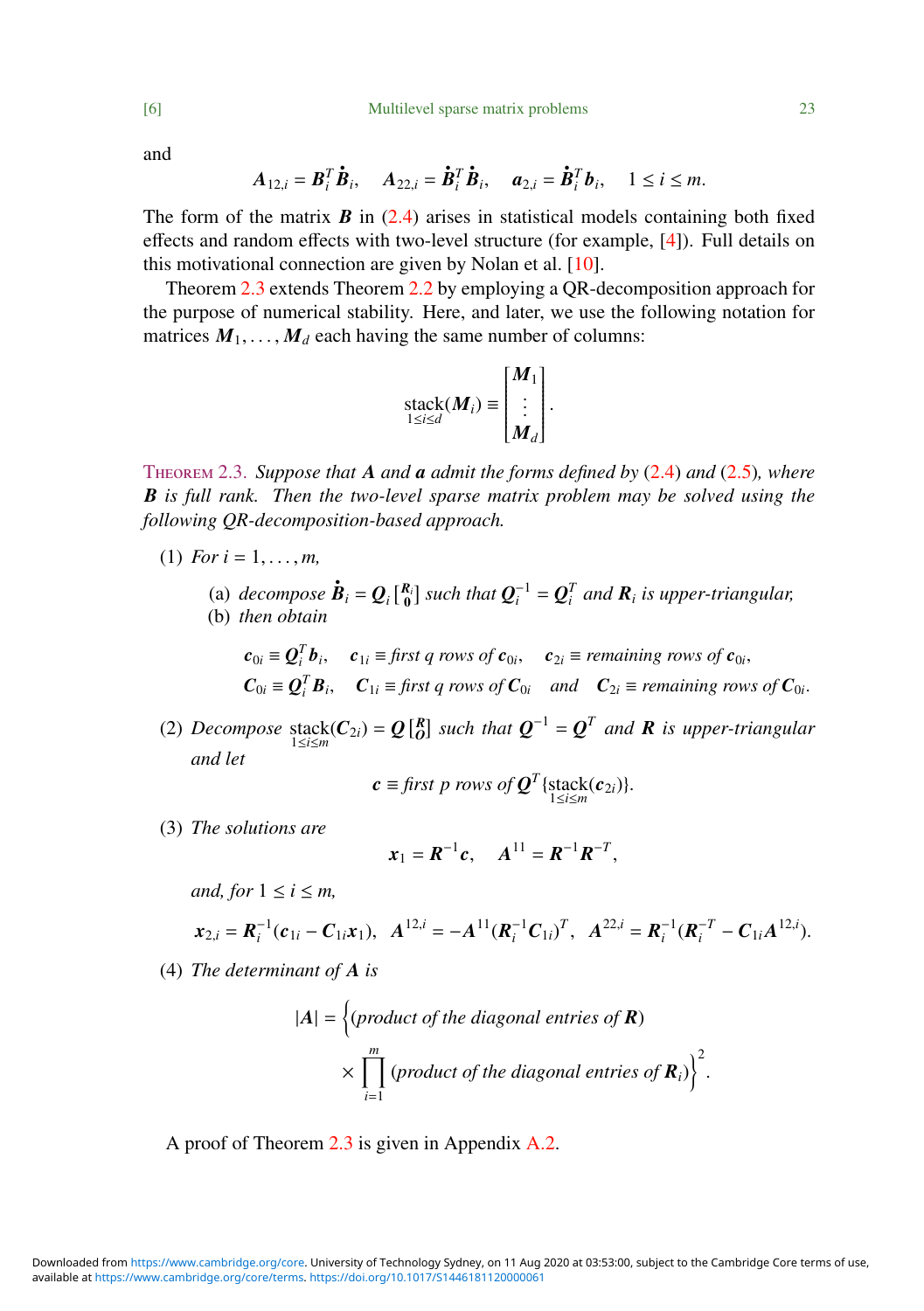| m          | Naïve            | Streamlined       | Naïve/streamlined |
|------------|------------------|-------------------|-------------------|
| 100        | 0.103(0.0173)    | 0.00253(0.000541) | 40.8              |
| <b>200</b> | 0.768(0.0214)    | 0.00429(0.000574) | 179.0             |
| 400        | 6.050(0.1110)    | 0.00798(0.000586) | 758.0             |
| 800        | 48.300 (0.7830)  | 0.01530(0.001650) | 3150.0            |
| 1600       | 386.000 (6.0200) | 0.03000(0.001900) | 12900.0           |

<span id="page-6-1"></span>Table 1. Averages (standard deviations) of elapsed computing times in seconds for solving the two-level sparse matrix problem naïvely and with the streamlined approach provided by Theorem [2.3.](#page-5-0) The fourth column lists the ratios of the median computing times.

# REMARK 2.4.

- (1) In Theorem [2.3,](#page-5-0) Step 1 involves determination of *m* upper-triangular matrices  $R_i$ ,  $1 \le i \le m$ , via QR decomposition which is a standard procedure within most computing environments. Each of the matrix inversions in Step 3 involve  $R_i^{-1}$ , which can be achieved rapidly via back-solving.
- (2) Calculations such as  $Q_i^T b_i$  do not require storage of  $Q_i$  and ordinary matrix multiplication. Standard matrix algebraic programming languages are such that information concerning  $Q_i$  is stored in a compact form, from which matrices such as  $\mathbf{Q}_i^T \mathbf{b}_i$  can be efficiently obtained.
- (3) Pinheiro and Bates [\[11,](#page-23-1) Section 2.2] make use of this QR-decomposition-based approach for fitting two-level linear mixed models. However, their descriptions are restricted to the  $x_1$  and  $x_{2,i}$  formulae, and not those for the sub-blocks of  $A^{-1}$ .

Table [1](#page-6-1) summarizes the results of a numerical study, for which 100 *A* matrices of the form  $(2.1)$  were randomly generated and the solution to the streamlined twolevel sparse matrix problem using Theorem  $2.3$  was compared to the naïve solution, where the sparse structure was ignored, for increasingly large versions of the problem. Throughout the study,  $p = q = 2$  and *m* ranged over the set {100, 200, 400, 800, 1600}. The  $n_i$  values were generated uniformly on the set  $\{30, \ldots, 60\}$ . To aid maximal speed, both approaches were implemented in the low-level language Fortran 77, with LINPACK subroutines used for numerical linear algebra. The naïve approach involved matrix inversion via Gaussian elimination. The study was run on a MacBook Air laptop computer with a 2.2 GHz processor and 8 GB of random access memory. The table lists the average and standard deviation times in seconds across the 100 replications.

<span id="page-6-0"></span>From Table [1](#page-6-1) we see that the streamlined solutions are delivered in a small fraction of a second, even for very large versions of the problem. By contrast, naïve computation takes several minutes for the  $m = 1600$  case, and is more than ten thousand times slower.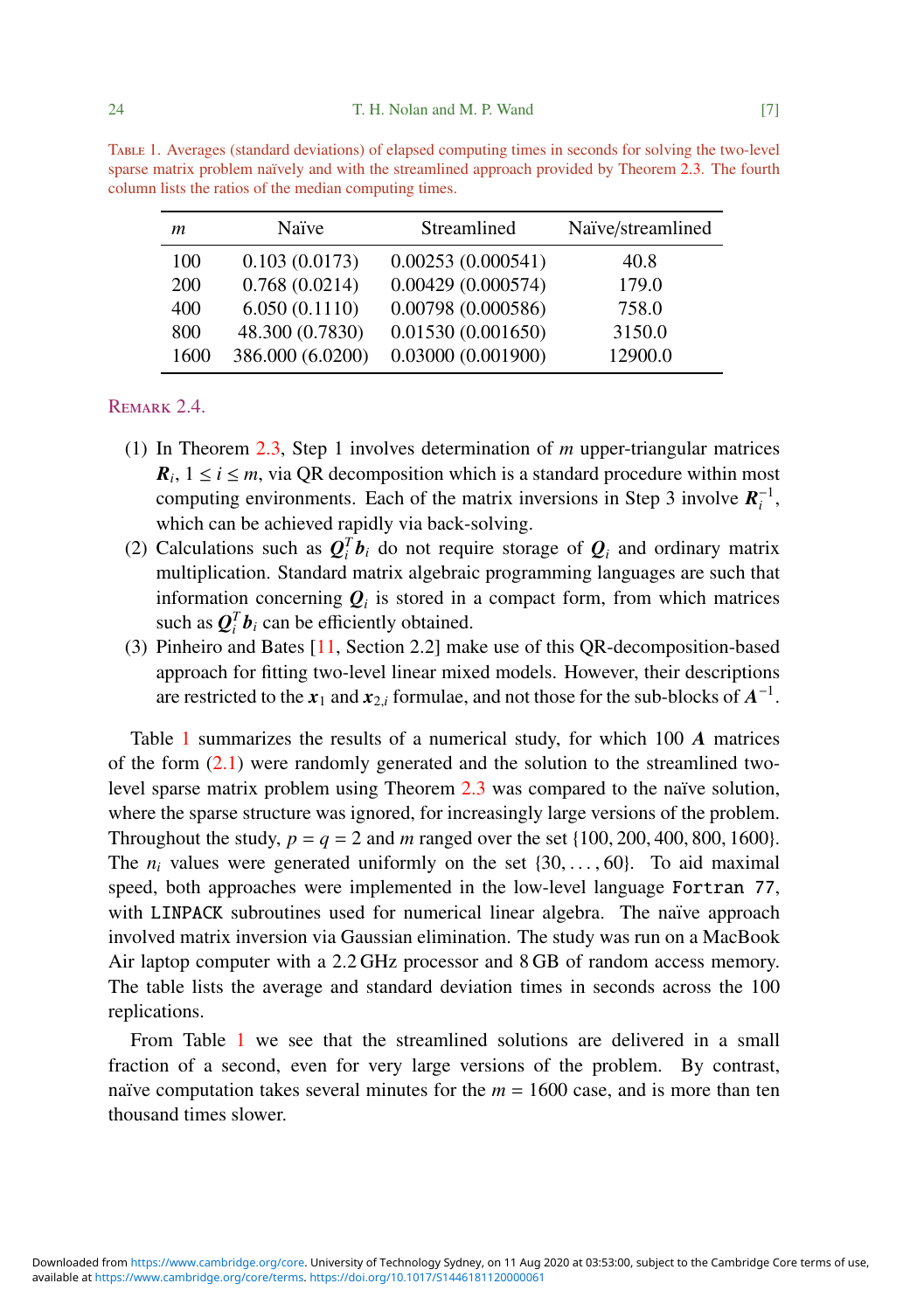#### [8] Multilevel sparse matrix problems 25

## 3. Three-level sparse matrix problems

Three-level sparse matrix problems are such that the *A* matrix is symmetric and invertible, but the two-level structure is repeated down the main diagonal. The notation for the general case becomes difficult to digest, so we start with a concrete example of such an *A*:

<span id="page-7-0"></span>

|       | $A_{11}$                                                |                                | $\mid A_{12,1} \mid A_{12,11} \mid A_{12,12} \mid A_{12,2} \mid A_{12,21} \mid A_{12,22} \mid$ |                  |                               |                                                   |             | $ A_{12,23} $ |       |
|-------|---------------------------------------------------------|--------------------------------|------------------------------------------------------------------------------------------------|------------------|-------------------------------|---------------------------------------------------|-------------|---------------|-------|
| $A =$ | $A_{12,1}^T$                                            | $A_{22,1}$                     | $\left  \bm{A}_{12,1,1} \right  \bm{A}_{12,1,2}$                                               |                  | 0                             | 0                                                 | 0           | 0             |       |
|       | $\left  {\bm{A}}_{12,11}^T \right  {\bm{A}}_{12,1,1}^T$ |                                | $A_{22,11}$                                                                                    |                  | 0                             | 0                                                 | 0           | 0             |       |
|       |                                                         | $A_{12,12}^T   A_{12,1,2}^T  $ | $\boldsymbol{o}$                                                                               | $ A_{22,12} $    | $\boldsymbol{o}$              | 0                                                 | 0           | 0             | (3.1) |
|       | $A_{12,2}^T$                                            | $\boldsymbol{o}$               | $\boldsymbol{\theta}$                                                                          | $\boldsymbol{o}$ |                               | $A_{22,2}$ $A_{12,2,1}$ $A_{12,2,2}$ $A_{12,2,3}$ |             |               |       |
|       | $A_{12,21}^T$                                           | 0                              | 0                                                                                              | 0                | $ A_{12,2,1}^T $              | $A_{22,21}$                                       | 0           | 0             |       |
|       | $A_{12,22}^T$                                           | 0                              | 0                                                                                              | $\boldsymbol{o}$ | $ A_{12,2,2}^T $              | 0                                                 | $A_{22,22}$ | 0             |       |
|       | $(A_{12,23}^T)$                                         | 0                              | $\boldsymbol{\theta}$<br>$\boldsymbol{o}$                                                      |                  | $\left A_{12,2,3}^{T}\right $ | $\boldsymbol{\theta}$                             | 0           | $A_{22,23}$   |       |

The general three-level sparse matrix problem is defined as follows.

<span id="page-7-1"></span>DEFINITION 3.1. Let *A* be a symmetric and invertible matrix with partitioning

$$
A = \begin{bmatrix} A_{11} & A_{12} \\ A_{12}^T & A_{22} \end{bmatrix},
$$

where  $A_{11}$  is  $p \times p$  and

$$
A_{12} = \{ [A_{12,i} \mid A_{12,ij} \mid \ldots \mid A_{12,in_i} \}]_{1 \le i \le m},
$$

such that for each  $1 \le i \le m$ ,  $A_{12,i}$  is  $p \times q_1$ , and for each  $1 \le j \le n_i$ ,  $A_{12,ij}$  is  $p \times q_2$ .<br>The letter right block is The lower right block is

|                                                                        | $A_{22,i}$         |             | $A_{12,i,1}   A_{12,i,2}   \ldots$ | $A_{12, i, n_i}$ |  |
|------------------------------------------------------------------------|--------------------|-------------|------------------------------------|------------------|--|
|                                                                        | $A_{12,i,1}^T$     | $A_{22,i1}$ |                                    |                  |  |
| $A_{22} = \text{blockdiag}$<br>$\left  \sum_{1 \leq i \leq m} \right $ | $A_{12,i,2}^{T}$   | 0           | $A_{22,i2}$                        |                  |  |
|                                                                        |                    |             |                                    |                  |  |
|                                                                        | $(A_{12,i,n_i}^T)$ | 0           | $\boldsymbol{o}$                   | $A_{22,in_i}$    |  |

where, for each  $1 \le i \le m$ ,  $A_{22,i}$  is  $q_1 \times q_1$ , and for each  $1 \le j \le n_i$ ,  $A_{12,i,j}$  is  $q_1 \times q_2$ <br>and  $A$  is  $q_1 \times q_2$ . The three layel energy matrix problem is defined as follows and  $A_{22, i j}$  is  $q_2 \times q_2$ . The three-level sparse matrix problem is defined as follows.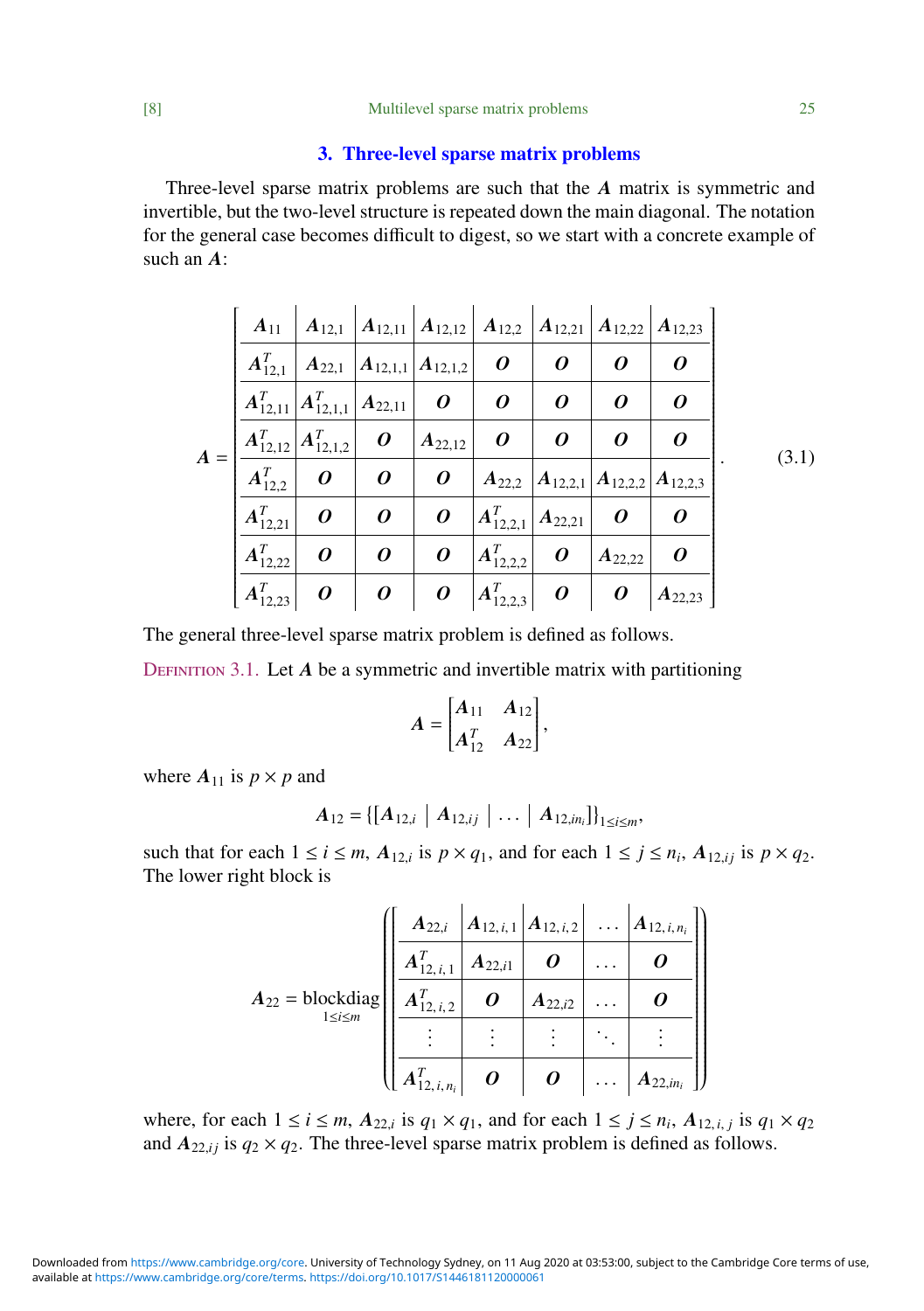(I) Solve the linear system

$$
Ax=a.
$$

(II) Obtain the sub-blocks of  $A^{-1}$  corresponding to the positions of the sub-blocks  $A_{11}, A_{12,i}, A_{22,i}, 1 \le i \le m$ , and  $A_{12,ij}, A_{12,i,j}, A_{22,ij}, 1 \le i \le m, 1 \le j \le n_i$ , in A.

For the example three-level sparse matrix given by  $(3.1)$ , we have  $m = 2$ ,  $n_1 = 2$  and  $n_2 = 3$ . To enhance digestibility, we will use these values for *m*,  $n_1$  and  $n_2$  throughout our discussion regarding the three-level sparse matrix problem. However, this can be easily generalized to any three-level sparse matrix, where *m* and  $\{n_i\}_{1 \le i \le m}$  are arbitrary.

The solution to the thee-level sparse matrix problem benefits from the following notation for the sub-matrices of  $A^{-1}$ , *a* and *x*:

<span id="page-8-0"></span>

|            | $A^{11}$     | $A^{12,1}$                             | $\ A^{12,11}\ A^{12,12}\ $             |                    | $A^{12,2}$ $A^{12,21}$ $A^{12,22}$ $A^{12,23}$                                                  |          |                                                                  |             |
|------------|--------------|----------------------------------------|----------------------------------------|--------------------|-------------------------------------------------------------------------------------------------|----------|------------------------------------------------------------------|-------------|
| $A^{-1} =$ | $A^{12,1T}$  | $A^{22,1}$                             | $\left  A^{12,1,1} \right  A^{12,1,2}$ |                    | $\times$                                                                                        | $\times$ |                                                                  | $\times$    |
|            |              | $A^{12,11T}$ $A^{12,1,1T}$ $A^{22,11}$ |                                        | $\times$           | $\times$                                                                                        | $\times$ | X                                                                | $\times$    |
|            |              | $A^{12,12T}$ $A^{12,1,2T}$             |                                        | $X \mid A^{22,12}$ | $\times$                                                                                        | $\times$ | X                                                                | X           |
|            | $A^{12,2T}$  | $\mathsf{X}$                           | $\times$                               | $\times$           | $A^{22,2}$                                                                                      |          | $\left  A^{12,2,1} \right  A^{12,2,2} \left  A^{12,2,3} \right $ |             |
|            | $A^{12,21T}$ | X                                      | $\times$                               | $\times$           | $\left  {\bm{A}^{12,2,1T}} \right  {\bm{A}^{22,21}}$                                            |          | X                                                                | $\times$    |
|            | $A^{12,22T}$ | $\times$                               | $\times$                               | $\times$           | $ A^{12,2,2T} $                                                                                 | $\times$ | $A^{22,22}$                                                      | $\times$    |
|            | $A^{12,23T}$ |                                        | $\times$                               |                    | $\parallel \boldsymbol{\times} \parallel_{A^{12,2,3T}} \parallel \boldsymbol{\times} \parallel$ |          | $\mathbf{X}^{\top}$                                              | $A^{22,23}$ |

$$
a = \begin{bmatrix} a_1 \\ a_{2,1} \\ \hline a_{2,1} \\ \hline a_{2,11} \\ \hline a_{2,2} \\ \hline a_{2,2} \\ \hline a_{2,22} \\ \hline a_{2,23} \end{bmatrix} \quad \text{and} \quad x = \begin{bmatrix} x_1 \\ x_{2,1} \\ \hline x_{2,11} \\ \hline x_{2,12} \\ \hline x_{2,22} \\ \hline x_{2,21} \\ \hline x_{2,22} \\ \hline x_{2,23} \end{bmatrix}.
$$

The dimensions of the partitioned vectors are as follows:

- $a_1$  and  $x_1$  are  $p \times 1$  vectors;
- for each  $1 \le i \le m$ ,  $a_{2,i}$  and  $x_{2,i}$  are  $q_1 \times 1$  vectors;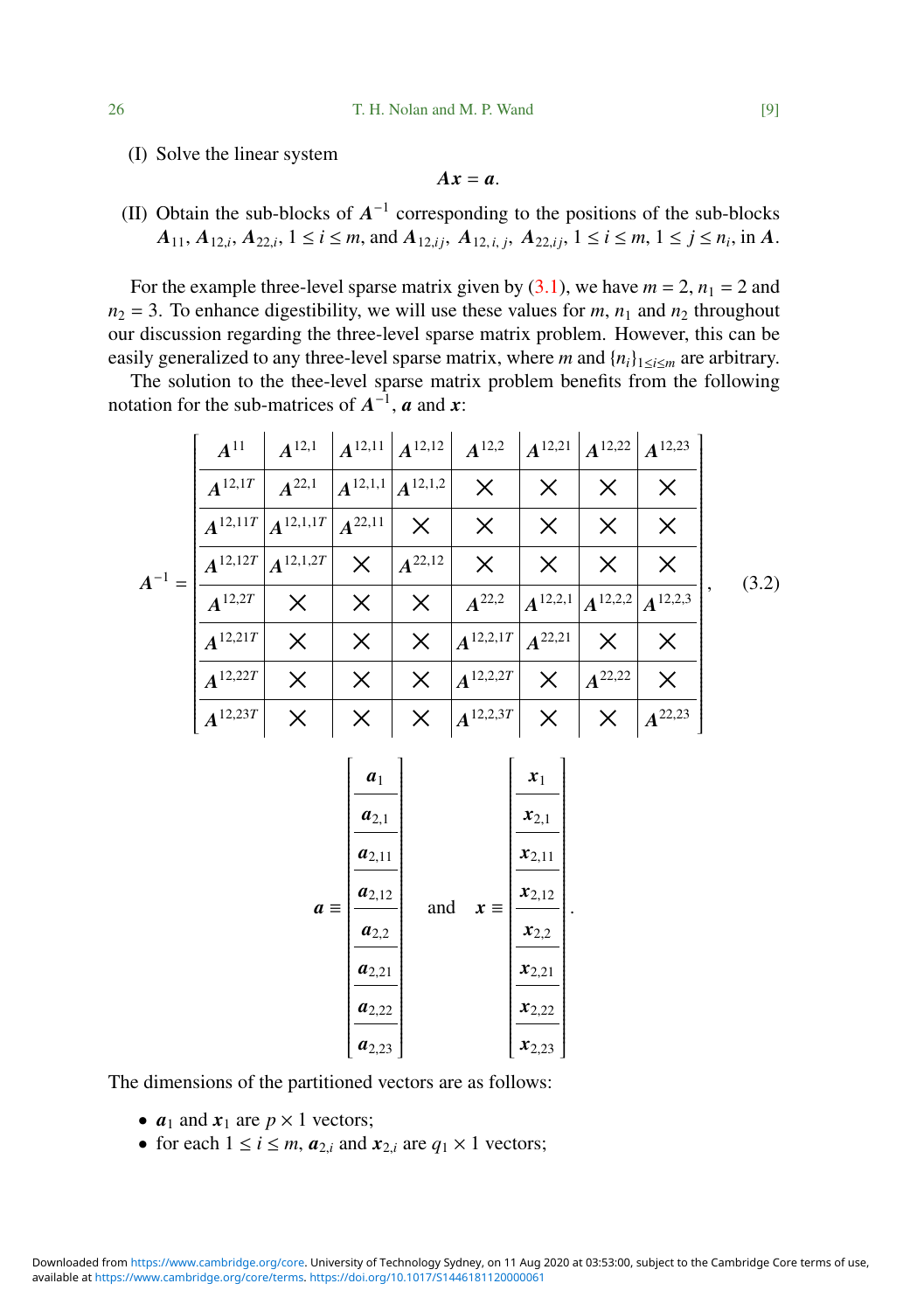• for each  $1 \le i \le m$  and  $1 \le j \le n_i$ ,  $a_{2,ij}$  and  $x_{2,ij}$  are  $q_2 \times 1$  vectors.

As in Section [2,](#page-2-0)  $\times$  denotes the blocks of  $A^{-1}$  that are not of interest. Using the notation exemplified by [\(3.2\)](#page-8-0), part (II) of Definition [3.1](#page-7-1) can be expressed as follows.

Obtain the matrix  $A^{11}$ , for each  $1 \le i \le m$ , obtain the matrices  $A^{12,i}$ ,  $A^{22,i}$  and tain the matrix  $A^{11}$ , for each  $1 \le i \le m$ , obtain the matrices  $A^{12,i}$ ,  $A^{22,i}$ <br>for each  $1 \le i \le m$ ,  $1 \le j \le n_i$ , obtain the matrices  $A^{12,ij}$ ,  $A^{12,i,j}$ ,  $A^{22,ij}$ 

. Theorem [3.2](#page-9-0) presents the solution for any matrix that has the same sparsity structure as *A* when *m* and  $\{n_i\}_{1 \le i \le m}$  are arbitrary. An analogous expression for  $|A|$  is also provided.

<span id="page-9-0"></span>Theorem 3.2. *Consider the three-level sparse matrix problem given by Definition* [3.1](#page-7-1)*, and suppose that all*  $A_{22,ij}$ ,  $1 \le i \le m$ ,  $1 \le j \le n$ , are invertible. For  $1 \le i \le m$ , define

$$
\boldsymbol{h}_{2,i} \equiv \boldsymbol{a}_{2,i} - \sum_{j=1}^{n_i} \boldsymbol{A}_{12,i,j} \boldsymbol{A}_{22,ij}^{-1} \boldsymbol{a}_{2,ij}, \quad \boldsymbol{H}_{12,i} \equiv \boldsymbol{A}_{12,i} - \sum_{j=1}^{n_i} \boldsymbol{A}_{12,ij} \boldsymbol{A}_{22,ij}^{-1} \boldsymbol{A}_{12,i,j}^T
$$

*and*

$$
\boldsymbol{H}_{22,i} \equiv \boldsymbol{A}_{22,i} - \sum_{j=1}^{n_i} \boldsymbol{A}_{12,i,j} \boldsymbol{A}_{22,ij}^{-1} \boldsymbol{A}_{12,i,j}^T
$$

*and suppose that all*  $H_{22,i}$ ,  $1 \le i \le m$ , are invertible. The solution to part (II) of Definition 3.1 is: *Definition* [3.1](#page-7-1) *is:*

$$
A^{11} = \left(A_{11} - \sum_{i=1}^{m} \sum_{j=1}^{n_i} A_{12,ij} A_{22,ij}^{-1} A_{12,ij}^T - \sum_{i=1}^{m} H_{12,i} H_{22,i}^{-1} H_{12,i}^T \right)^{-1},
$$
  
\n
$$
A^{12,i} = -(H_{22,i}^{-1} H_{12,i}^T A^{11})^T, \quad A^{22,i} = H_{22,i}^{-1} (I - H_{12,i}^T A^{12,i}), \quad 1 \le i \le m,
$$
  
\n
$$
A^{12,ij} = -(A_{22,ij}^{-1} (A_{12,ij}^T A^{11} + A_{12,i,j}^T A^{12,i} T))^T,
$$
  
\n
$$
A^{12,i,j} = -(A_{22,ij}^{-1} (A_{12,ij}^T A^{12,i} + A_{12,i,j}^T A^{22,i})^T,
$$
  
\n
$$
A^{22,ij} = A_{22,ij}^{-1} (I - A_{12,ij}^T A^{12,ij} - A_{12,i,j}^T A^{12,i,j}), \quad 1 \le i \le m, 1 \le j \le n_i.
$$
  
\nThe determinant of A is

$$
|A| = |(A^{11})^{-1}| \prod_{i=1}^{m} (|A_{22,i}-\sum_{j=1}^{n_i} A_{12,i,j} A_{22,ij}^{-1} A_{12,i,j}^T| \prod_{j=1}^{n_i} |A_{22,ij}|).
$$

*The solution to part* (I) *of Definition* [3.1](#page-7-1) *is:*

$$
\mathbf{x}_{1} = A^{11} \Big( \mathbf{a}_{1} - \sum_{i=1}^{m} \mathbf{H}_{12,i} \mathbf{H}_{22,i}^{-1} \mathbf{h}_{2,i} - \sum_{i=1}^{m} \sum_{j=1}^{n_{i}} A_{12,ij} A_{22,ij}^{-1} \mathbf{a}_{2,jj} \Big),
$$
  
\n
$$
\mathbf{x}_{2,i} = \mathbf{H}_{22,i}^{-1} (\mathbf{h}_{2,i} - \mathbf{H}_{12,i}^{T} \mathbf{x}_{1}), \quad 1 \leq i \leq m,
$$
  
\n
$$
\mathbf{x}_{2,ij} = A_{22,ij}^{-1} (\mathbf{a}_{2,ij} - A_{12,ij}^{T} \mathbf{x}_{1} - A_{12,i,j}^{T} \mathbf{x}_{2,i}), \quad 1 \leq i \leq m, 1 \leq j \leq n_{i}.
$$

A proof of Theorem [3.2](#page-9-0) is given in Appendix [A.3.](#page-16-0)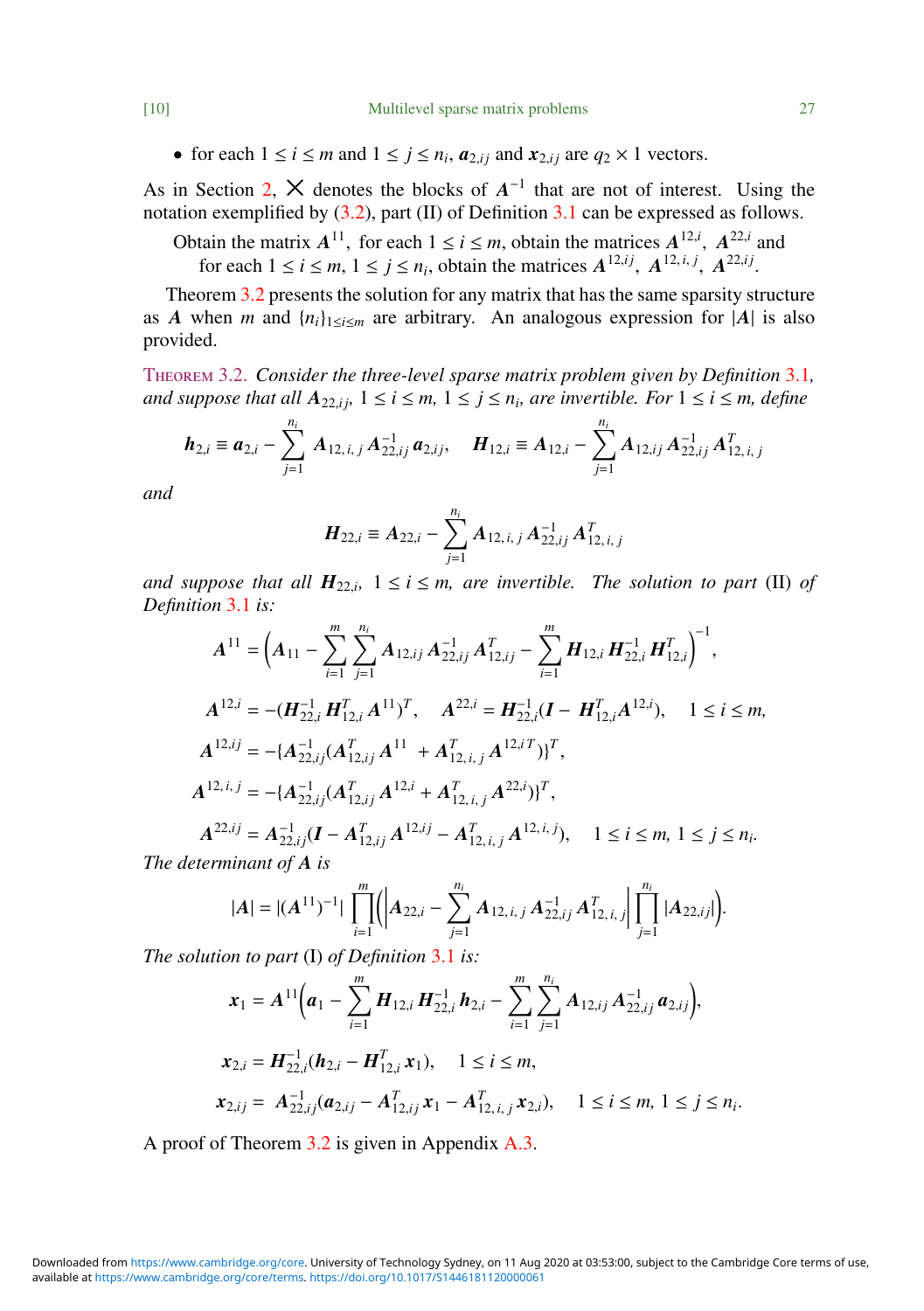3.1. Least squares form and QR-decomposition enhancement The three-level sparse matrix problem also lends itself to QR-decomposition enhancement. For the special case of *A*, with  $m = 2$ ,  $n_1 = 2$  and  $n_2 = 3$ , the least squares criterion has the form  $(2.3)$  with

|                     | $\mid \textbf{\textit{B}}_{11}\big \bm{\ddot{\textit{B}}}_{11}\big \bm{\ddot{\textit{B}}}_{11}\big $ $\bm{o} \mid \bm{o} \mid \bm{o} \mid \bm{o}$                                                                                                                                                                                                                                                         |                  |                  |                                                                                                                                                                              |                  |                                                                                                                                                                                           | $\boldsymbol{o}$ |                                                   | $b_{11}$      |
|---------------------|-----------------------------------------------------------------------------------------------------------------------------------------------------------------------------------------------------------------------------------------------------------------------------------------------------------------------------------------------------------------------------------------------------------|------------------|------------------|------------------------------------------------------------------------------------------------------------------------------------------------------------------------------|------------------|-------------------------------------------------------------------------------------------------------------------------------------------------------------------------------------------|------------------|---------------------------------------------------|---------------|
|                     | $B_{12} \dot{B}_{12} $ $O$ $ \ddot{B}_{12} $ $O$                                                                                                                                                                                                                                                                                                                                                          |                  |                  |                                                                                                                                                                              | $\boldsymbol{o}$ | $\boldsymbol{o}$                                                                                                                                                                          | $\boldsymbol{o}$ |                                                   | $b_{12}$      |
| $B \equiv  B_{21} $ |                                                                                                                                                                                                                                                                                                                                                                                                           | $\boldsymbol{o}$ | $\boldsymbol{o}$ | $\boldsymbol{O} \hspace{0.2cm} \boldsymbol{\left  \boldsymbol{\dot{B}}_{21} \right  \boldsymbol{\ddot{B}}_{21}} \hspace{0.2cm} \boldsymbol{\left  \right.} \ \boldsymbol{O}$ |                  |                                                                                                                                                                                           | $\boldsymbol{o}$ | and $\boldsymbol{b} \equiv  \boldsymbol{b}_{21} $ |               |
|                     | $B_{22}$                                                                                                                                                                                                                                                                                                                                                                                                  | $\boldsymbol{o}$ | $\boldsymbol{o}$ |                                                                                                                                                                              |                  | $\boldsymbol{O} \hspace{0.2cm} \boldsymbol{\left  \boldsymbol{\dot{B}}_{22} \right } \hspace{0.2cm} \boldsymbol{O} \hspace{0.2cm} \boldsymbol{\left  \boldsymbol{\ddot{B}}_{22} \right }$ | $\boldsymbol{o}$ |                                                   | $b_{22}$      |
|                     | $\begin{array}{ c c c c c } \hline \rule{0pt}{1ex} \rule{0pt}{1ex} \rule{0pt}{1ex} \rule{0pt}{1ex} \rule{0pt}{1ex} \rule{0pt}{1ex} \rule{0pt}{1ex} \rule{0pt}{1ex} \rule{0pt}{1ex} \rule{0pt}{1ex} \rule{0pt}{1ex} \rule{0pt}{1ex} \rule{0pt}{1ex} \rule{0pt}{1ex} \rule{0pt}{1ex} \rule{0pt}{1ex} \rule{0pt}{1ex} \rule{0pt}{1ex} \rule{0pt}{1ex} \rule{0pt}{1ex} \rule{0pt}{1ex} \rule{0pt}{1ex} \rule$ |                  |                  |                                                                                                                                                                              |                  |                                                                                                                                                                                           |                  |                                                   | $\bm{b}_{23}$ |

For general values of *m* and  $\{n_i\}_{1 \le i \le m}$ , the forms of *B* and *b* are

<span id="page-10-0"></span>
$$
\boldsymbol{B} \equiv \left[ \text{stack} \{ \text{stack}(K(\boldsymbol{B}_{ij})) \mid \text{blockdiag} \{ \left[ \text{stack} (\boldsymbol{B}_{ij}) \right] \mid \text{blockdiag} \{ \left[ \text{stack} (\boldsymbol{B}_{ij}) \right] \mid \text{blockdiag} (\boldsymbol{B}_{ij}) \} \right] \} \tag{3.3}
$$

and

$$
\boldsymbol{b} \equiv \operatorname{stack} {\{ \text{stack}(} \{ \text{stack}(b_{ij}) \}. } \tag{3.4}
$$

For each  $1 \le i \le m$  and  $1 \le j \le n_i$ , the dimensions of the sub-blocks of *B* and *b* are as follows:

$$
\mathbf{B}_{ij}
$$
 is  $o_{ij} \times p$ ,  $\dot{\mathbf{B}}_{ij}$  is  $o_{ij} \times q_1$ ,  $\ddot{\mathbf{B}}_{ij}$  is  $o_{ij} \times q_2$  and  $\mathbf{b}_{ij}$  is  $o_{ij} \times 1$ .

We also assume that  $\bm{B}$  is full rank. Then the  $\bm{x}$  that minimizes  $(2.3)$  is the solution to the three-level sparse linear system with

<span id="page-10-1"></span>
$$
A = BTB \text{ and } a = BTb.
$$
 (3.5)

For general *m* and  $\{n_i\}_{1 \le i \le m}$  the nonzero components of *A* and the sub-vectors of *a* are, for  $1 \leq i \leq m$ ,

$$
A_{11} = \sum_{i=1}^{m} \sum_{j=1}^{n_i} B_{ij}^T B_{ij}, \quad a_1 = \sum_{i=1}^{m} \sum_{j=1}^{n_i} B_{ij}^T b_{ij}, \quad A_{22,i} = \sum_{j=1}^{n_i} \dot{B}_{ij}^T \dot{B}_{ij},
$$

$$
A_{12,i} = \sum_{j=1}^{n_i} B_{ij}^T \dot{B}_{ij}, \quad a_{2,i} = \sum_{j=1}^{n_i} \dot{B}_{ij}^T b_{ij}
$$

and

$$
A_{22,ij} = \mathbf{B}_{ij}^T \mathbf{B}_{ij}, \quad A_{12,i,j} = \mathbf{B}_{ij}^T \mathbf{B}_{ij}, \quad A_{12,ij} = \mathbf{B}_{ij}^T \mathbf{B}_{ij},
$$

$$
a_{2,ij} = \mathbf{B}_{ij}^T \mathbf{b}_{ij}, \quad 1 \le i \le m, 1 \le j \le n_i.
$$

The form of the matrix  $\bm{B}$  in [\(3.3\)](#page-10-0) arises in statistical models containing both fixed effects and random effects with three-level structure [\[4\]](#page-22-0). Fuller details on this connection are given by Nolan et al. [\[10\]](#page-22-7).

Theorem [3.3](#page-11-0) provides a QR-decomposition enhancement of Theorem [3.2](#page-9-0) for the least-squares-forms situation.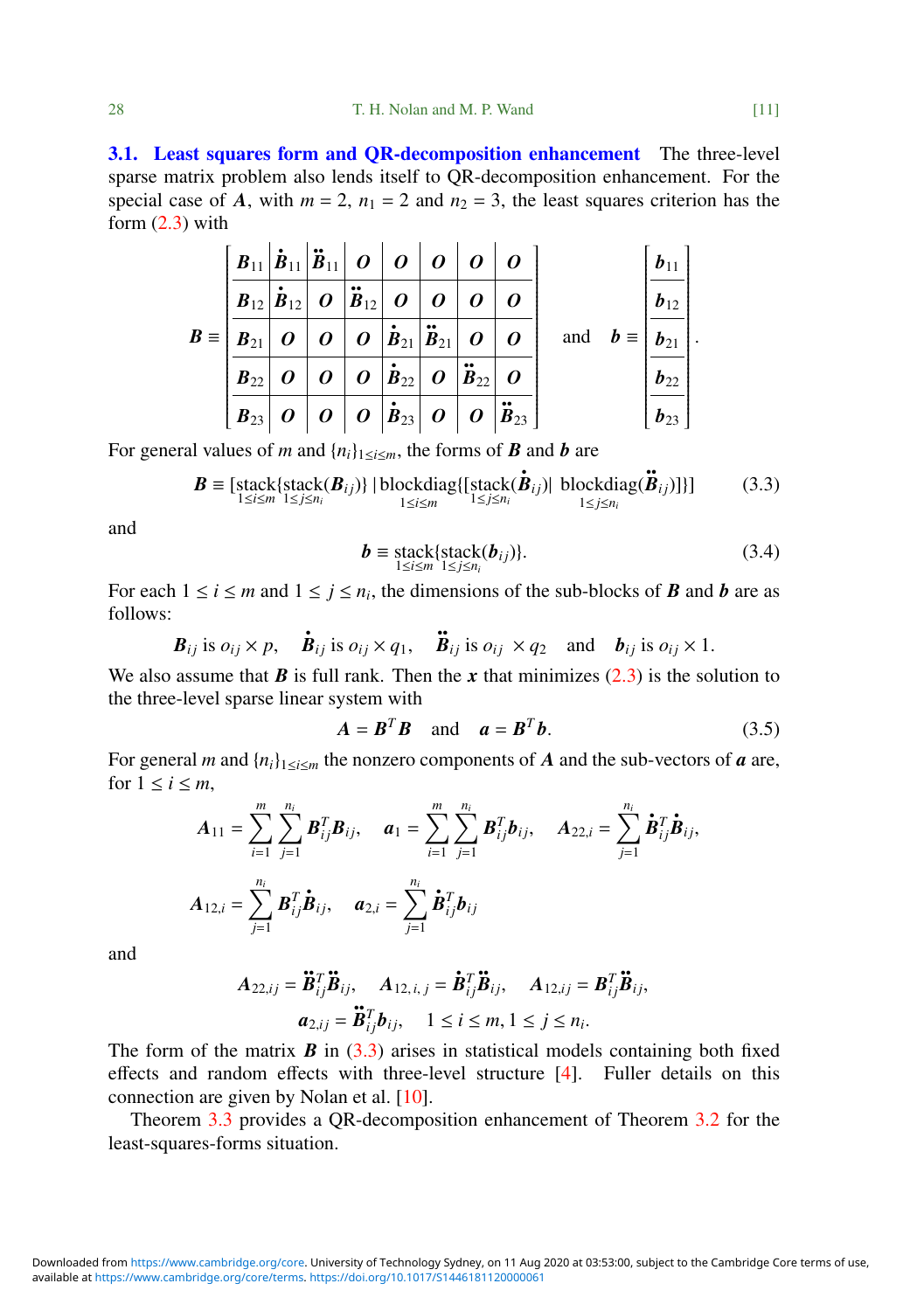<span id="page-11-0"></span>Theorem 3.3. *Suppose that A and a admit the least squares forms defined by* [\(3.3\)](#page-10-0)–[\(3.5\)](#page-10-1)*, where B is full rank. Then the three-level sparse matrix problem may be solved using the following* QR*-decomposition-based approach.*

- (1) *For*  $i = 1, ..., m$ :
	- (a) *for*  $i = 1, ..., n_i$ *:* 
		- (i) *decompose*  $\ddot{\mathbf{B}}_{ij} = \mathbf{Q}_{ij} \begin{bmatrix} R_{ij} \\ 0 \end{bmatrix}$  $\mathbf{Q}_{ij}^{R_{ij}}$ , such that  $\mathbf{Q}_{ij}^{-1} = \mathbf{Q}_{ij}^T$  and  $\mathbf{R}_{ij}$  is upper*triangular,*
		- (ii) *then obtain*
			- $d_{0ij} \equiv \mathbf{Q}_{ij}^T \mathbf{b}_{ij}$ ,  $d_{1ij} \equiv \text{first } q_2 \text{ rows of } \mathbf{d}_{0ij}$ ,  $d_{2ij} \equiv$  *remaining rows of*  $d_{0ij}$ ,  $D_{0ij} \equiv Q_{ij}^T B_{ij}$ ,  $D_{1ij} \equiv$  *first q<sub>2</sub> rows of*  $D_{0ij}$ ,  $D_{2ij} \equiv$  *remaining rows of*  $D_{0ij}$ ,  $\boldsymbol{\dot{D}}_{0ij} \equiv \boldsymbol{Q}_{ij}^T$  $\dot{\mathbf{B}}_{ij}$ ,  $\dot{\mathbf{D}}_{1ij} \equiv \text{first } q_2 \text{ rows of } \dot{\mathbf{D}}_{0ij}$ ,  $\boldsymbol{\dot{D}}_{2ij}$   $\equiv$  *remaining rows of*  $\boldsymbol{\dot{D}}_{0ij}$ ;
	- (b) (i) decompose stack $(\mathbf{\dot{D}}_{2ij}) = Q_i \begin{bmatrix} R_i \\ 0 \end{bmatrix}$  such that  $Q_i^{-1} = Q_i^T$  and  $R_i$  is *upper-triangular,*
		- (ii) *then obtain*

$$
\mathbf{c}_{0i} \equiv \mathbf{Q}_i^T \{\text{stack}(d_{2ij})\}, \quad \mathbf{c}_{1i} \equiv \text{first } q_1 \text{ rows of } \mathbf{c}_{0i},
$$
\n
$$
\mathbf{c}_{2i} \equiv \text{remaining rows of } \mathbf{c}_{0i}, \quad \mathbf{C}_{0i} \equiv \mathbf{Q}_i^T \{\text{stack}(\mathbf{D}_{2ij})\},
$$

$$
C_{1i} \equiv \text{first } q_1 \text{ rows of } C_{0i}, \quad C_{2i} \equiv \text{remaining rows of } C_{0i}.
$$

(2) *Decompose* stack $(C_{2i}) = Q[{R \atop 0}]$ , such that  $Q^{-1} = Q^{T}$  and **R** is upper-triangular *and let*

$$
\mathbf{c} \equiv \text{first } p \text{ rows of } \mathbf{Q}^T \{ \text{stack}(\mathbf{c}_{2i}) \}.
$$

(3) *For*  $1 \le i \le m$ *, the solutions are:* 

$$
\mathbf{x}_1 = \mathbf{R}^{-1}\mathbf{c}, \quad \mathbf{A}^{11} = \mathbf{R}^{-1}\mathbf{R}^{-T}, \quad \mathbf{x}_{2,i} = \mathbf{R}_i^{-1}(\mathbf{c}_{1i} - \mathbf{C}_{1i}\,\mathbf{x}_1), \n\mathbf{A}^{12,i} = -\mathbf{A}^{11}(\mathbf{R}_i^{-1}\mathbf{C}_{1i})^T, \quad \mathbf{A}^{22,i} = \mathbf{R}_i^{-1}(\mathbf{R}_i^{-T} - \mathbf{C}_{1i}\,\mathbf{A}^{12,i}),
$$

*and, for*  $1 \leq i \leq m$ ,  $1 \leq j \leq n_i$ ,

$$
\mathbf{x}_{2,ij} = \mathbf{R}_{ij}^{-1} (\mathbf{d}_{1ij} - \mathbf{D}_{1ij} \mathbf{x}_1 - \mathbf{D}_{1ij} \mathbf{x}_{2,i}),
$$
  
\n
$$
A^{12,ij} = -\{\mathbf{R}_{ij}^{-1} (\mathbf{D}_{1ij} A^{11} + \mathbf{D}_{1ij} A^{12,iT})\}^T,
$$
  
\n
$$
A^{12,i,j} = -\{\mathbf{R}_{ij}^{-1} (\mathbf{D}_{1ij} A^{12,i} + \mathbf{D}_{1ij} A^{22,i})\}^T
$$
  
\nand 
$$
A^{22,ij} = \mathbf{R}_{ij}^{-1} (\mathbf{R}_{ij}^{-T} - \mathbf{D}_{1ij} A^{12,ij} - \mathbf{D}_{1ij} A^{12,i,j}).
$$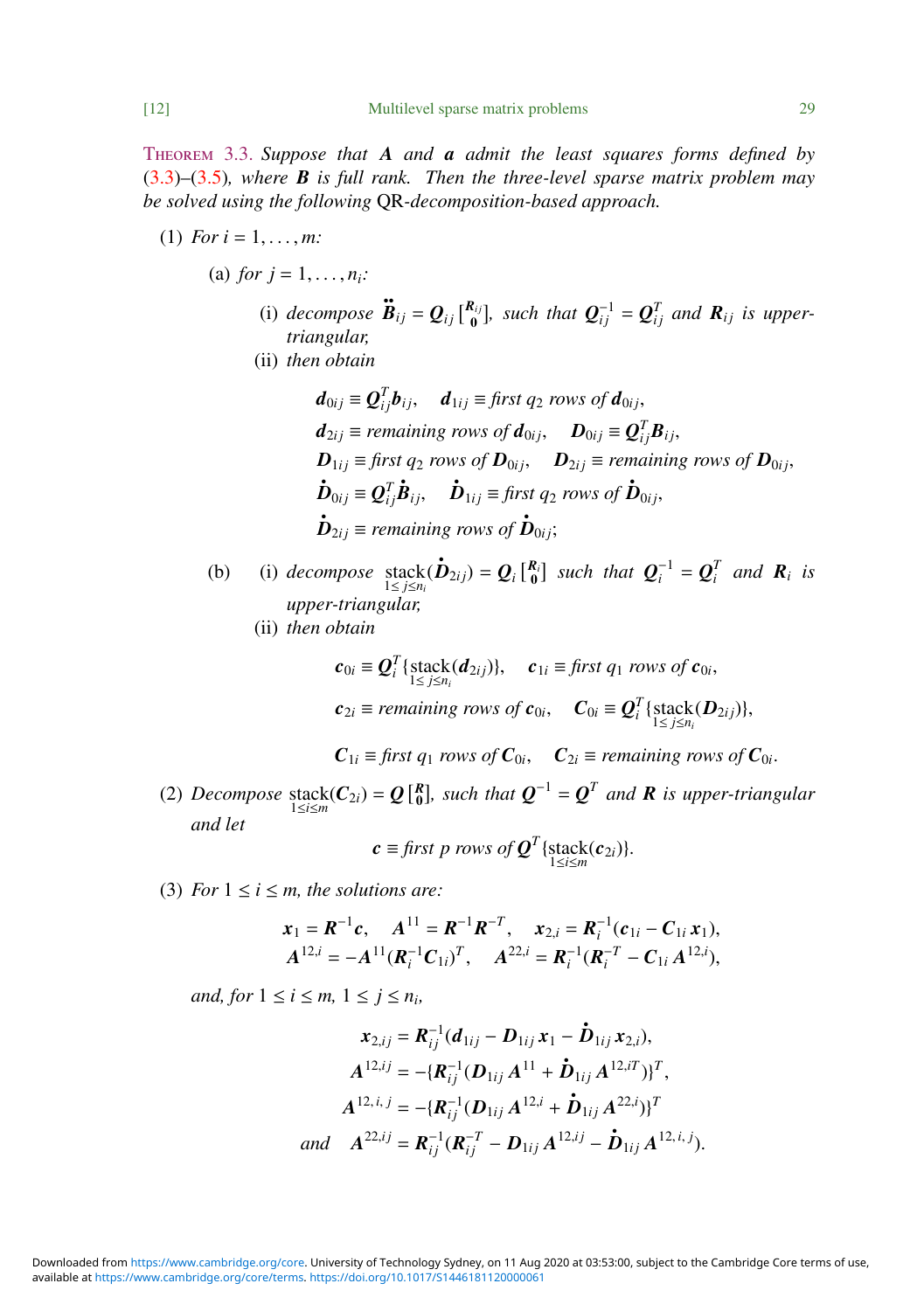(4) *The determinant of A is*

$$
|A| = \left[ \text{(product of the diagonal entries of } \mathbf{R}) \times \prod_{i=1}^{m} \left\{ \text{(product of the diagonal entries of } \mathbf{R}_i \right) \times \prod_{j=1}^{n_i} \left\{ \text{(product of the diagonal entries of } \mathbf{R}_i) \right\} \right]^2
$$

Appendix [A.4](#page-19-0) contains a proof of Theorem [3.3.](#page-11-0)

- REMARK 3.4. (1) As in Theorem [2.3,](#page-5-0) Step 1(a) of Theorem [3.3](#page-11-0) involves determination of  $\sum_{i=1}^{m} n_i$  upper-triangular matrices  $\mathbf{R}_{ij}$ , for  $1 \le i \le m$ ,  $1 \le j \le n_i$ , via QR decomposition. In Step 1(b), *m* upper-triangular matrices  $\mathbf{R}_i$ , for  $1 \le i \le m$ , are also constructed. A final QR decomposition is applied in Step 2. Each of the inversions in Step 3 can be solved rapidly via back-solving.
	- (2) The solutions for  $x_1$ ,  $A^{11}$  and  $x_{2,i}$ ,  $A^{12,i}$ ,  $A^{22,i}$ ,  $1 \le i \le m$ , have the same forms as in Theorem 2.3 for two-level sparse matrices. The solutions for  $x_2$ .  $A^{12,i}$ as in Theorem [2.3](#page-5-0) for two-level sparse matrices. The solutions for  $x_{2,ij}$ ,  $A^{12,ij}$ ,  $A^{12,ij}$  are suggestive of a hierarchical pattern emerging for four-level <sup>12</sup>,*i j* , and higher-level classes of the problem.

## 4. Conclusion

<span id="page-12-0"></span>In this short communication, we have conveyed the essence of higher-level sparse matrix problems as viewed through the prism of fitting and inference for multilevel statistical models. Both time-honoured best linear unbiased prediction and newfashioned mean field variational Bayes approaches benefit from our four theorems for the two-level and three-level situations, with details given by Nolan et al. [\[10\]](#page-22-7). Future extensions to higher-level situations are aided by our results and derivations.

## Appendix A. Proofs of Theorems

<span id="page-12-2"></span><span id="page-12-1"></span>**A.1. Proof of Theorem [2.2](#page-3-1)** In the case of  $m = 2$ , the two-level sparse matrix linear system problem is

$$
\left[\begin{array}{c|c}\n\mathbf{A}_{11} & \mathbf{A}_{12,1} & \mathbf{A}_{12,2} \\
\hline\n\mathbf{A}_{12,1}^T & \mathbf{A}_{22,1} & \mathbf{0} \\
\hline\n\mathbf{A}_{12,2}^T & \mathbf{0} & \mathbf{A}_{22,2}\n\end{array}\right]\n\left[\begin{array}{c}\n\mathbf{x}_1 \\
\mathbf{x}_2 \\
\hline\n\mathbf{x}_2\n\end{array}\right] = \n\left[\begin{array}{c}\n\mathbf{a}_1 \\
\mathbf{a}_{2,1} \\
\hline\n\mathbf{a}_{2,2}\n\end{array}\right],
$$

which immediately leads to

$$
A_{11}x_1 + A_{12,1}x_{2,1} + A_{12,2}x_{2,2} = a_1
$$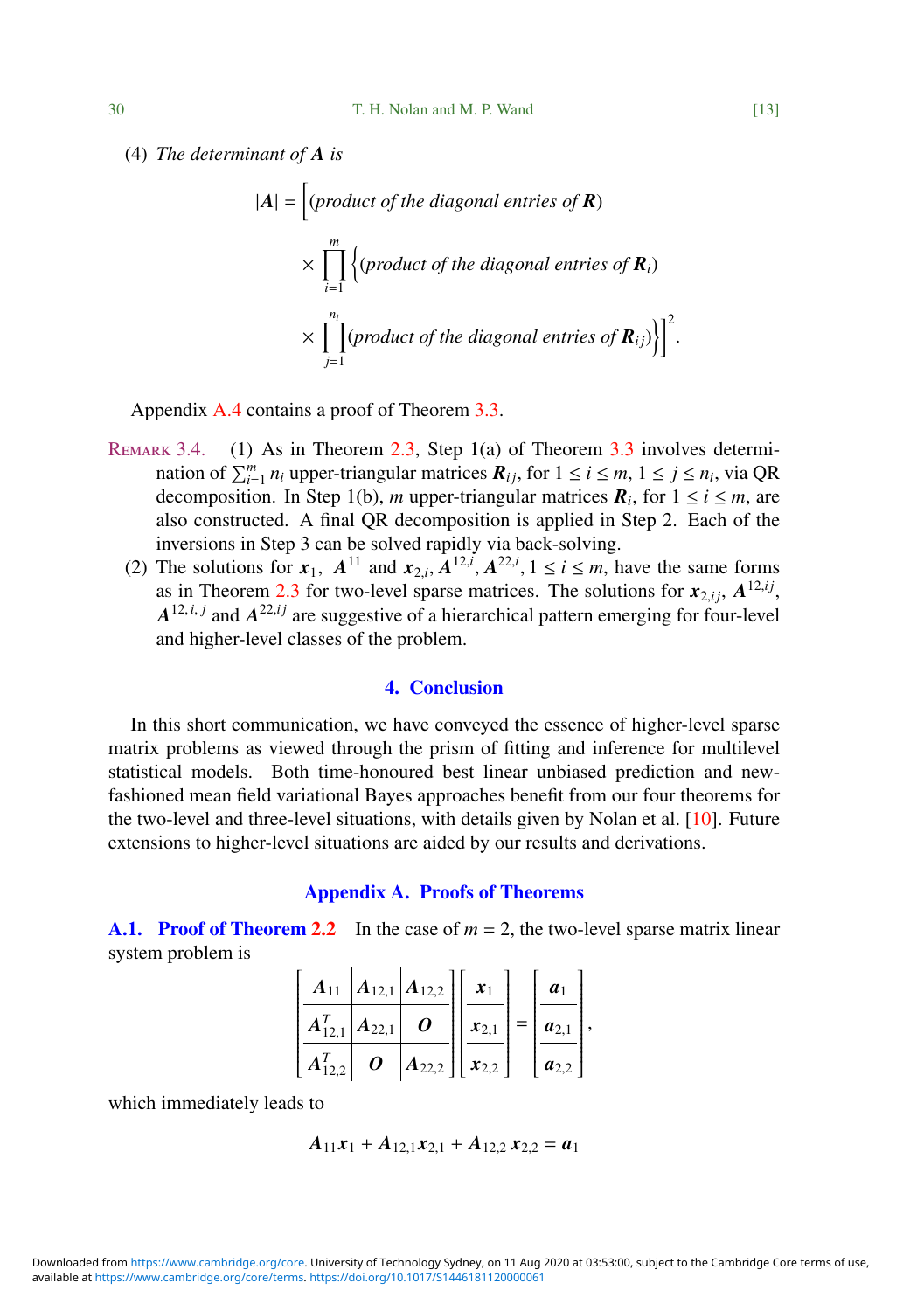and

$$
A_{12,i}^T \mathbf{x}_1 + A_{22,i} \mathbf{x}_{2,i} = \mathbf{a}_{2,i}, \quad 1 \le i \le 2.
$$

It is clear that the same pattern applies for general *m*, and we have

<span id="page-13-2"></span>
$$
A_{11}x_1 + \sum_{i=1}^m A_{12,i}x_{2,i} = a_1
$$
 (A.1)

and

<span id="page-13-0"></span>
$$
A_{12,i}^T x_1 + A_{22,i} x_{2,i} = a_{2,i}, \quad 1 \le i \le m.
$$
 (A.2)

Conditions  $(A.2)$  immediately imply that

<span id="page-13-1"></span>
$$
\boldsymbol{x}_{2,i} = A_{22,i}^{-1}(\boldsymbol{a}_{2,i} - A_{12,i}^T \boldsymbol{x}_1), \quad 1 \le i \le m.
$$
 (A.3)

Substitution of  $(A.3)$  into  $(A.1)$  then leads to the solution for  $x_1$  as stated in Theorem [2.2.](#page-3-1)

For the matrix inverse derivation, we again start with the  $m = 2$  case, and note that

|  |  | $\left[ \begin{array}{c c} A_{11} & A_{12,1} & A_{12,2} \end{array} \right] \left[ \begin{array}{c c} A^{11} & A^{12,1} & A^{12,2} \end{array} \right] \left[ \begin{array}{c c} I & O & O \end{array} \right]$                                                                                                                                                                                                                                                                                                                                        |  |  |  |  |
|--|--|--------------------------------------------------------------------------------------------------------------------------------------------------------------------------------------------------------------------------------------------------------------------------------------------------------------------------------------------------------------------------------------------------------------------------------------------------------------------------------------------------------------------------------------------------------|--|--|--|--|
|  |  | $\left  A^T_{12,1} \right  A_{22,1} \left  \left  O \right  \left  A^{12,1T} \right  A^{22,1} \right  \times \left  = \left  \left  O \right  \left  I \right  \right  O \right .$                                                                                                                                                                                                                                                                                                                                                                     |  |  |  |  |
|  |  | $\left\lfloor \left. A^T_{12,2} \right\rfloor \right\rfloor \left. O \right. \left. \left. \left. \left. \right  A_{22,2} \right\rfloor \right\rfloor \left. \left. \right  \left. \right  \left. \right  \left. \right  \left. \right  \left. \right  \left. \right  \left. \right  \left. \right  \left. \right  \left. \right  \left. \right  \left. \right  \left. \right  \left. \right  \left. \right  \left. \right  \left. \right  \left. \right  \left. \right  \left. \right  \left. \right  \left. \right  \left. \right  \left. \right  \$ |  |  |  |  |

Observing the pattern from the  $m = 2$  case and then extending to general  $m$ , we obtain the system of equations

$$
A_{11}A^{11} + \sum_{i=1}^{m} A_{12,i}A^{12,i} = I,
$$
 (A.4)

<span id="page-13-5"></span>
$$
A_{12,i}^T A^{12,i} + A_{22,i} A^{22,i} = I, \quad 1 \le i \le m,
$$
\n(A.5)

<span id="page-13-6"></span><span id="page-13-3"></span>
$$
A_{12,i}^T A^{11} + A_{22,i} A^{12,i} = 0, \quad 1 \le i \le m.
$$
 (A.6)

From [\(A.6\)](#page-13-3)

<span id="page-13-4"></span>
$$
A^{12,i} = -A_{22,i}^{-1} A_{12,i}^{T} A^{11}, \quad 1 \le i \le m.
$$
 (A.7)

Substitution of  $(A.7)$  into  $(A.4)$  gives

$$
A_{11}A^{11}-\sum_{i=1}^m A_{12,i}A_{22,i}^{-1}A_{12,i}^T A^{11}=I,
$$

which implies that

$$
A^{11} = \left(A_{11} - \sum_{i=1}^{m} A_{12,i} A_{22,i}^{-1} A_{12,i}^{T}\right)^{-1}.
$$

Substitution of  $(A.7)$  into  $(A.5)$  gives

$$
-A_{12,i}^T A^{11} A_{12,i} A_{22,i}^{-1} + A_{22,i} A^{22,i} = I, \quad 1 \le i \le m,
$$

available at <https://www.cambridge.org/core/terms>.<https://doi.org/10.1017/S1446181120000061> Downloaded from [https://www.cambridge.org/core.](https://www.cambridge.org/core) University of Technology Sydney, on 11 Aug 2020 at 03:53:00, subject to the Cambridge Core terms of use,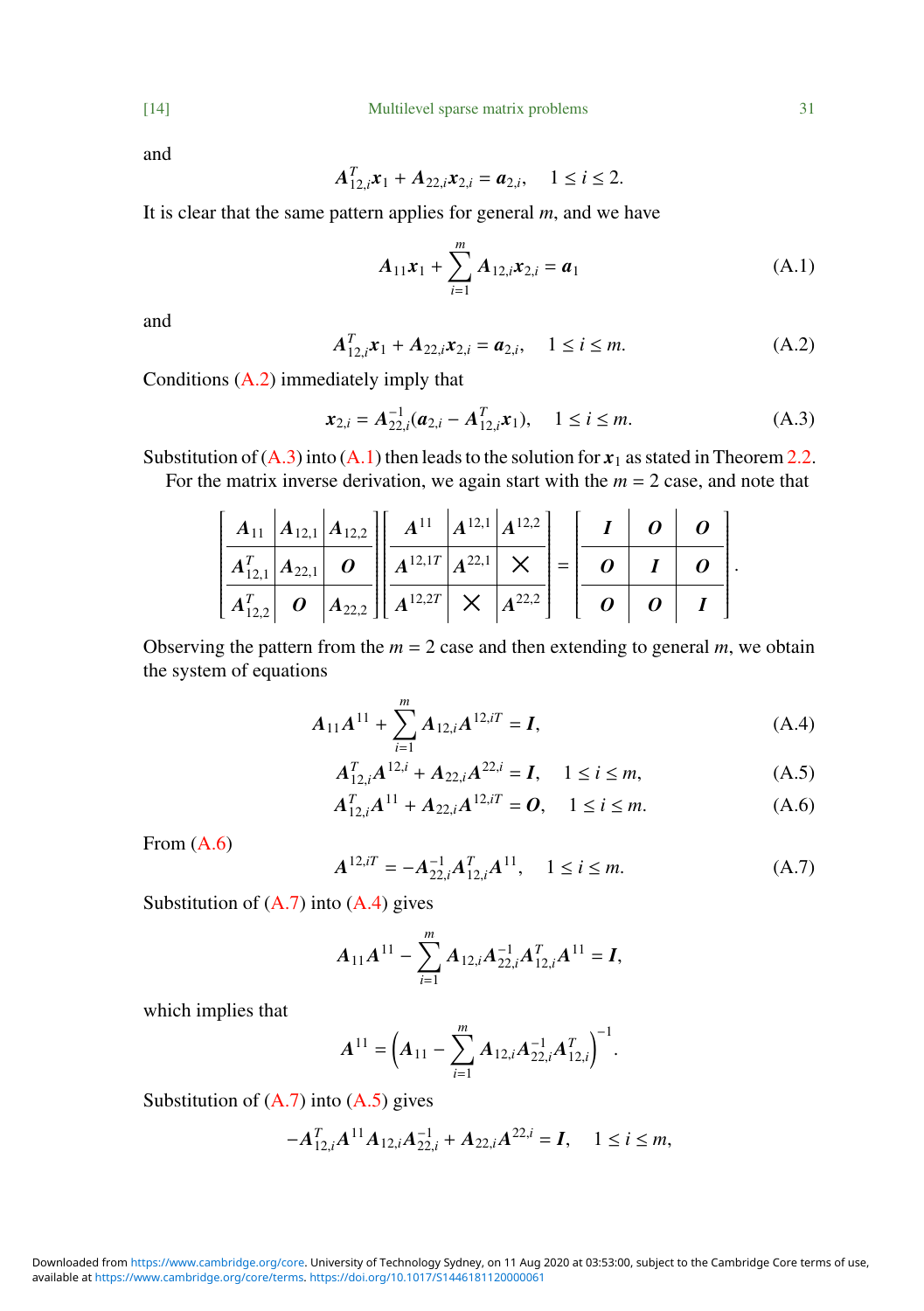implying that

$$
A^{22,i} = A_{22,i}^{-1}(\boldsymbol{I} + A_{12,i}^T A^{11} A_{12,i} A_{22,i}^{-1}) = A_{22,i}^{-1}(\boldsymbol{I} - A_{12,i}^T A^{12,i}), \quad 1 \le i \le m.
$$

For the  $|A|$  result we first prove the following lemma.

<span id="page-14-1"></span>Lemma A.1. *Let M be a symmetric invertible matrix with sub-block partitioning according to the notation*

$$
M = \begin{bmatrix} M_{11} & M_{12} \\ M_{12}^T & M_{22} \end{bmatrix} \quad and \quad M^{-1} = \begin{bmatrix} M^{11} & M^{12} \\ M^{12T} & M^{22} \end{bmatrix}
$$

*Then*

$$
|\bm{M}| = |(\bm{M}^{11})^{-1}| |\bm{M}_{22}|.
$$

PROOF. Lemma  $A.1$  is a direct consequence of  $[5,$  Theorem 13.3.8] concerning the determinant of a matrix with  $2 \times 2$  sub-block partitioning.

From Lemma [A.1](#page-14-1) we have

$$
|A| = |(A^{11})^{-1}| |\text{blockdiag}(A_{22,i})| = |(A^{11})^{-1}| \prod_{i=1}^{m} |A_{22,i}|.
$$

<span id="page-14-0"></span>A.2. Proof of Theorem [2.3](#page-5-0) We first note the following simplification:

$$
\boldsymbol{B}_i^T \boldsymbol{B}_i = \boldsymbol{B}_i^T \boldsymbol{Q}_i \boldsymbol{Q}_i^T \boldsymbol{B}_i = \boldsymbol{C}_{0i}^T \boldsymbol{C}_{0i} = \boldsymbol{C}_{1i}^T \boldsymbol{C}_{1i} + \boldsymbol{C}_{2i}^T \boldsymbol{C}_{2i}, \quad 1 \leq i \leq m,
$$

where the first equality holds by the orthogonality of  $Q_i$ , and the second and third equalities hold by Step 1(b) of Theorem [2.3.](#page-5-0) A similar sequence of steps can be used to show that

$$
\boldsymbol{B}_i^T \dot{\boldsymbol{B}}_i = \boldsymbol{C}_{1i}^T \boldsymbol{R}_i, \quad \dot{\boldsymbol{B}}_i^T \dot{\boldsymbol{B}}_i = \boldsymbol{R}_i^T \boldsymbol{R}_i, \n\boldsymbol{B}_i^T \boldsymbol{b}_i = \boldsymbol{C}_{1i}^T \boldsymbol{c}_{1i} + \boldsymbol{C}_{2i}^T \boldsymbol{c}_{2i} \quad \text{and} \quad \dot{\boldsymbol{B}}_i^T \boldsymbol{b}_i = \boldsymbol{R}_i^T \boldsymbol{c}_{1i}, \quad 1 \le i \le m.
$$

These simplifications allow us to represent the nonzero components of *A* and the subvectors of *a* as

$$
A_{11} = \sum_{i=1}^{m} (C_{1i}^{T} C_{1i} + C_{2i}^{T} C_{2i}), \quad a_{1} = \sum_{i=1}^{m} (C_{1i}^{T} C_{1i} + C_{2i}^{T} C_{2i}),
$$
  
\n
$$
A_{12,i} = C_{1i}^{T} R_{i}, \quad A_{22,i} = R_{i}^{T} R_{i}, \quad \text{and} \quad a_{2,i} = R_{i}^{T} C_{1i}, \quad 1 \leq i \leq m.
$$

The derivation of the inverse matrix problem is as follows:

$$
A^{11} = \left(A_{11} - \sum_{i=1}^{m} A_{12,i} A_{22,i}^{-1} A_{12,i}^{T}\right)^{-1}
$$
  
= 
$$
\left(\sum_{i=1}^{m} (\boldsymbol{C}_{1i}^{T} \boldsymbol{C}_{1i} + \boldsymbol{C}_{2i}^{T} \boldsymbol{C}_{2i}) - \sum_{i=1}^{m} \boldsymbol{C}_{1i}^{T} \boldsymbol{R}_{i} (\boldsymbol{R}_{i}^{T} \boldsymbol{R}_{i})^{-1} \boldsymbol{R}_{i}^{T} \boldsymbol{C}_{1i}\right)^{-1}
$$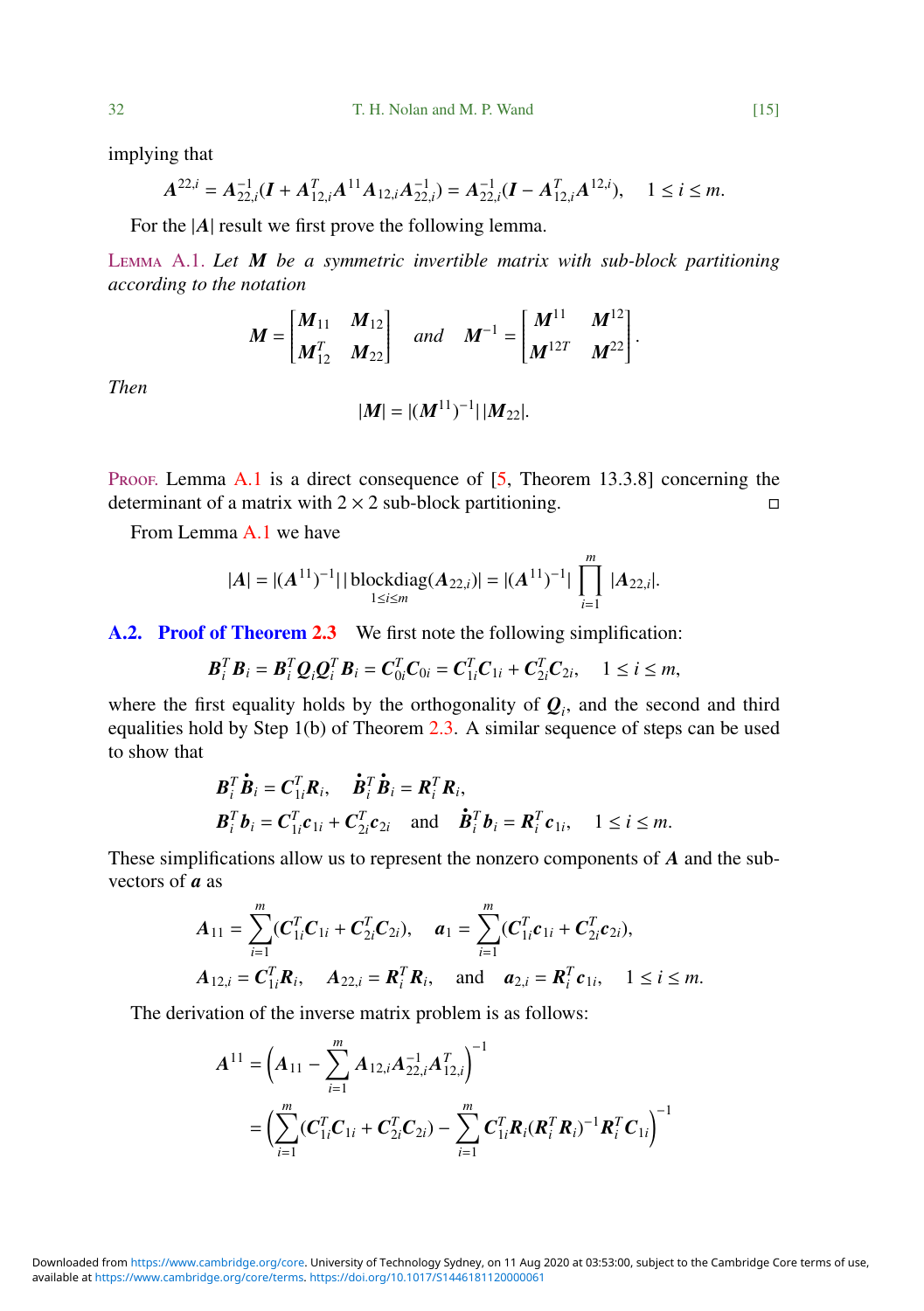[16] Multilevel sparse matrix problems 33

$$
= \left(\sum_{i=1}^{m} \mathbf{C}_{2i}^{T} \mathbf{C}_{2i}\right)^{-1} = \left[\left\{\text{stack}(\mathbf{C}_{2i})\right\}^{T}\left\{\text{stack}(\mathbf{C}_{2i})\right\}\right]^{-1}
$$

$$
= \left(\begin{bmatrix} \mathbf{R} \\ \mathbf{O} \end{bmatrix}^{T} \mathbf{Q}^{T} \mathbf{Q} \begin{bmatrix} \mathbf{R} \\ \mathbf{O} \end{bmatrix}\right)^{-1} = \mathbf{R}^{-1} \mathbf{R}^{-T},
$$

where the fifth equality holds by Step 2 of Theorem  $2.3$ , and we have used the orthogonality of  $Q$  for the sixth equality. The other components of  $A^{-1}$  are found by simply substituting the above simplifications into Theorem [2.2.](#page-3-1)

The derivation of the solution to the linear system is:

$$
x_1 = A^{11}\left(a_1 - \sum_{i=1}^m A_{12,i}A_{22,i}^{-1}a_{2,i}\right)
$$
  
\n
$$
= R^{-1}R^{-T}\left\{\sum_{i=1}^m (C_{1i}^T c_{1i} + C_{2i}^T c_{2i}) - \sum_{i=1}^m C_{1i}^T R_i (R_i^T R_i)^{-1} R_i^T c_{1i}\right\}
$$
  
\n
$$
= R^{-1}R^{-T}\sum_{i=1}^m C_{2i}^T c_{2i} = R^{-1}R^{-T}\left\{\text{stack}(C_{2i})\right\}^T\left\{\text{stack}(c_{2i})\right\}
$$
  
\n
$$
= R^{-1}R^{-T}\begin{bmatrix} R \\ O \end{bmatrix}^T Q^T\left\{\text{stack}(c_{2i})\right\}
$$
  
\n
$$
= R^{-1}R^{-T}R^T c
$$
  
\n
$$
= R^{-1}c,
$$

where we have used Step 2 of Theorem [2.3](#page-5-0) for the fifth and sixth equalities. The other sub-vectors of  $x$  are found by simply substituting the above simplifications into Theorem [2.2.](#page-3-1)

For the |*A*| result, the |*A*| expression from Theorem [2.2](#page-3-1) implies that

<span id="page-15-1"></span>
$$
|\mathbf{A}| = |(\mathbf{A}^{11})^{-1}| \prod_{i=1}^{m} |\mathbf{A}_{22,i}|
$$
  

$$
= |\mathbf{R}^T \mathbf{R}| \prod_{i=1}^{m} |\dot{\mathbf{B}}_i^T \dot{\mathbf{B}}_i|
$$
  

$$
= |\mathbf{R}^T \mathbf{R}| \prod_{i=1}^{m} |\mathbf{R}_i^T \mathbf{R}_i|. \qquad (A.8)
$$

Then

<span id="page-15-0"></span>
$$
|\mathbf{R}^T \mathbf{R}| = |\mathbf{R}^T| |\mathbf{R}| = (|\mathbf{R}|)^2 = (\text{product of the diagonal entries of } \mathbf{R})^2,\tag{A.9}
$$

where we have used the result  $|M^T| = |M|$  for any square matrix *M*, and the fact that the determinant of an upper-triangular matrix is the product of its diagonal entries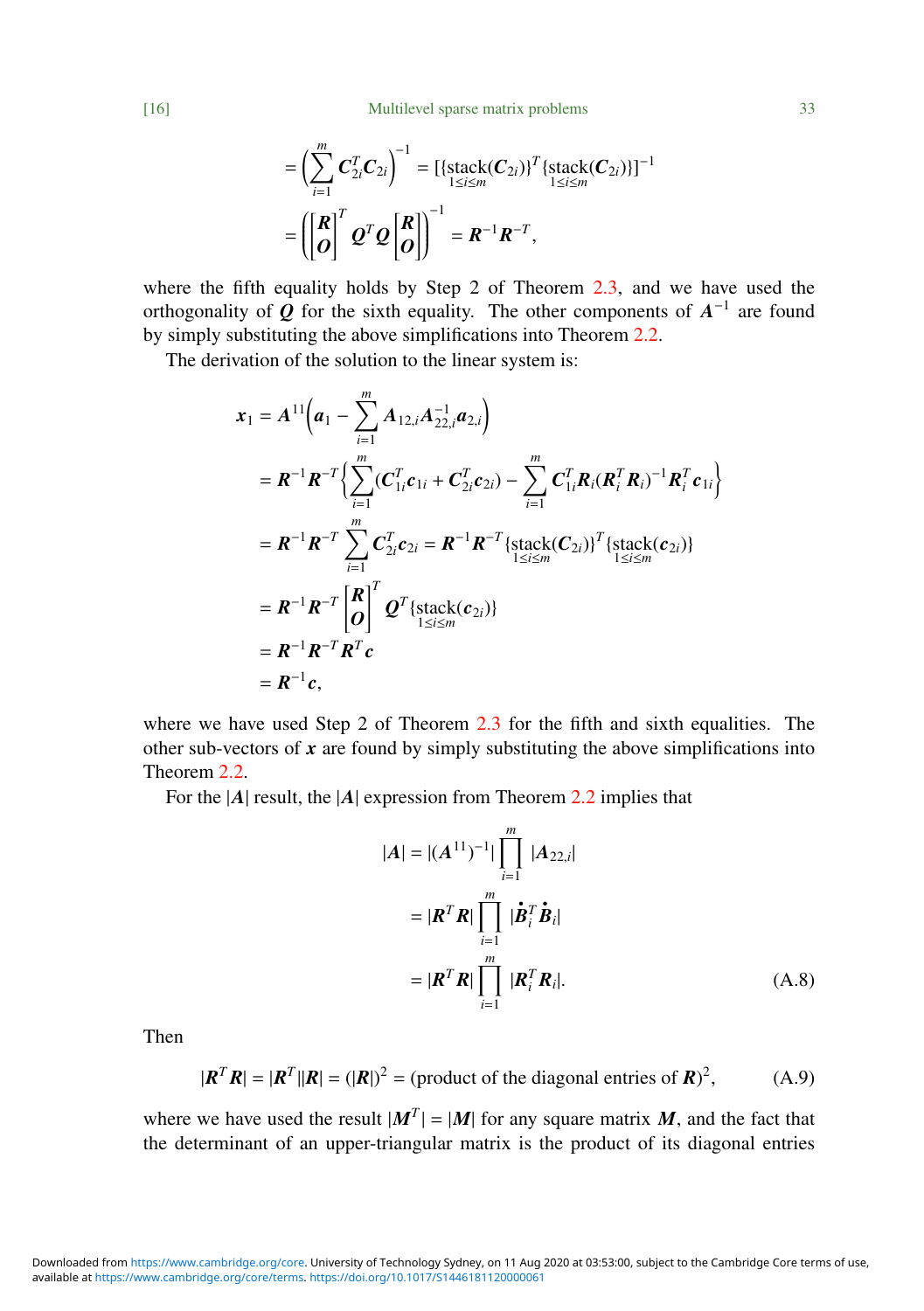[\[5,](#page-22-9) Lemma 13.1.1]. Replacement of  $\boldsymbol{R}$  with  $\boldsymbol{R}_i$  in [\(A.9\)](#page-15-0) and substitution into [\(A.8\)](#page-15-1) leads to the stated result for |*A*|.

<span id="page-16-0"></span>A.3. Proof of Theorem [3.2](#page-9-0) In the case of  $m = 2$ ,  $n_1 = 2$  and  $n_2 = 3$ , the three-level sparse matrix linear system problem is

| $A_{11}$       | $A_{12,1}$                           |                         | $\left  \,A_{12,11} \, \right  \,A_{12,12} \, \left  \,A_{12,2} \right $ |                  | $ A_{12,21} $         | $ A_{12,22} $ | $ A_{12,23} $ | $\mathbf{x}_1$          | $a_1$      |
|----------------|--------------------------------------|-------------------------|--------------------------------------------------------------------------|------------------|-----------------------|---------------|---------------|-------------------------|------------|
| $A_{12,1}^T$   | $\boldsymbol{A}_{22,1}$              | $\mathbf{ A}_{12,1,1} $ | $ A_{12,1,2} $                                                           | 0                | 0                     | 0             | 0             | $x_{2,1}$               | $a_{2,1}$  |
| $A_{12,11}^T$  | $\mathbf{ A}_{12,\underline{1,1}}^T$ | $A_{22,11}$             | 0                                                                        | 0                | 0                     | 0             | 0             | $x_{2,11}$              | $a_{2,11}$ |
| $A_{12,12}^T$  | $ A^T_{12,\underline{1,2}} $         | $\boldsymbol{o}$        | $A_{22,12}$                                                              | 0                | 0                     | 0             | 0             | $x_{2,12}$              | $a_{2,12}$ |
| $A_{12,2}^{T}$ | 0                                    | 0                       | 0                                                                        | $A_{22,2}$       | $A_{12,2,1}$          | $A_{12,2,2}$  | $A_{12,2,3}$  | $x_{2,2}$               | $a_{2,2}$  |
| $A_{12,21}^T$  | 0                                    | 0                       | 0                                                                        | $A_{12,2,1}^T$   | $A_{22,21}$           | 0             | 0             | $\boldsymbol{x}_{2,21}$ | $a_{2,21}$ |
| $A_{12,22}^T$  | 0                                    | 0                       | 0                                                                        | $A_{12,2,2}^T$   | 0                     | $A_{22,22}$   | 0             | $x_{2,22}$              | $a_{2,22}$ |
| $A_{12,23}^T$  | 0                                    | 0                       | 0                                                                        | $ A^T_{12,2,3} $ | $\boldsymbol{\theta}$ | 0             | $A_{22,23}$   | $x_{2,23}$              | $a_{2,23}$ |

For arbitrary values of *m* and  $\{n_i\}_{1 \leq i \leq m}$ , we immediately obtain the following set of equations:

$$
A_{11}x_1 + \sum_{i=1}^m A_{12,i}x_{2,i} + \sum_{i=1}^m \sum_{j=1}^{n_i} A_{12,ij}x_{2,ij} = a_1
$$
 (A.10)

<span id="page-16-3"></span>
$$
A_{12,i}^T \mathbf{x}_1 + A_{22,i} \mathbf{x}_{2,i} + \sum_{j=1}^{n_i} A_{12,i,j} \mathbf{x}_{2,ij} = \mathbf{a}_{2,i}, \quad 1 \le i \le m
$$
 (A.11)

<span id="page-16-2"></span><span id="page-16-1"></span>
$$
A_{12, i,j}^T \mathbf{x}_1 + A_{12, i,j}^T \mathbf{x}_{2,i} + A_{22, i,j} \mathbf{x}_{2,i,j} = \mathbf{a}_{2,i,j}, \quad 1 \le i \le m, 1 \le j \le n_i. \tag{A.12}
$$

Conditions [\(A.12\)](#page-16-1) imply that

$$
\boldsymbol{x}_{2,ij} = \boldsymbol{A}_{22,ij}^{-1}(\boldsymbol{a}_{2,ij} - \boldsymbol{A}_{12,ij}^T \boldsymbol{x}_1 - \boldsymbol{A}_{12,i,j}^T \boldsymbol{x}_{2,i}), \quad 1 \le i \le m, 1 \le j \le n_i,
$$

which is the solution for  $x_{2,ij}$  as stated in Theorem [3.2.](#page-9-0) Substituting this result into conditions  $(A.11)$  leads to

$$
A_{12,i}^T \mathbf{x}_1 + A_{22,i} \mathbf{x}_{2,i} + \sum_{j=1}^{n_i} A_{12,i,j} A_{22,i,j}^{-1} (\boldsymbol{a}_{2,i,j} - A_{12,i,j}^T \mathbf{x}_1 - A_{12,i,j}^T \mathbf{x}_{2,i}) = \boldsymbol{a}_{2,i}, \quad 1 \leq i \leq m.
$$

Solving this equation for  $x_{2,i}$  and using the definitions for  $H_{12,i}$  and  $H_{22,i}$  leads to the solution for  $x_i$ , and  $x_i$  and  $x_i$ . The spanner  $2, 2$ . Finally, substitution of the gasple for  $x_i$ solution for  $x_{2,i}$  as stated in Theorem [3.2.](#page-9-0) Finally, substitution of the results for  $x_{2,i}$ and  $x_{2,i}$  into condition [\(A.10\)](#page-16-3) gives the solution for  $x_1$  stated in Theorem [3.2.](#page-9-0)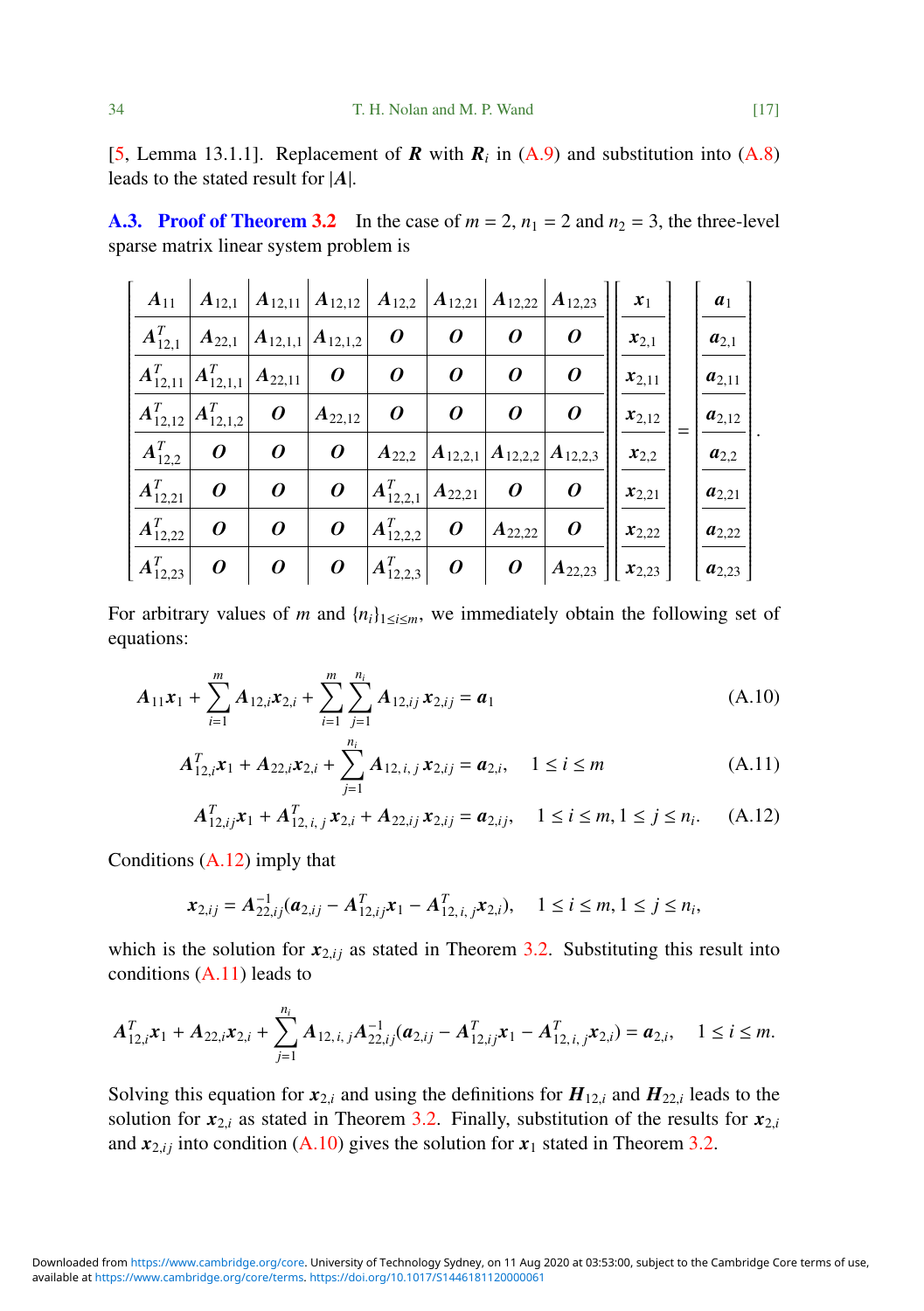For the matrix inverse, we again illustrate the problem with  $m = 2$ ,  $n_1 = 2$  and  $n_2 = 3$ :

|                | $A_{11}$<br>$A_{12,1}$ |                  | $A_{12,12}$<br>$A_{12,11}$ |               |                |                                      | $A_{12,2}$     |                  | $\vert A_{12,21}\vert$ |                  | $A_{12,22}$ |                                        | $\vert A_{12,23} \vert$ |                |                                     |  |
|----------------|------------------------|------------------|----------------------------|---------------|----------------|--------------------------------------|----------------|------------------|------------------------|------------------|-------------|----------------------------------------|-------------------------|----------------|-------------------------------------|--|
|                | $A_{12,1}^{T}$         |                  | $A_{22,1}$                 | $A_{12,1,1}$  |                | $A_{12,1,2}$                         |                | 0                |                        | 0                |             | 0                                      |                         | 0              |                                     |  |
|                | $A_{12,11}^T$          |                  | $A_{12,1,1}^T$             |               | $A_{22,11}$    |                                      |                | 0                |                        | $\boldsymbol{o}$ |             | 0                                      |                         | 0              |                                     |  |
|                | $A_{12,12}^T$          | $A_{12,1,2}^{T}$ |                            | 0<br>0        |                | $A_{22,12}$                          |                | 0                |                        | 0                |             | 0                                      |                         | 0              |                                     |  |
| $A_{12,2}^{T}$ |                        |                  | 0                          |               |                | 0                                    | $A_{22,2}$     |                  |                        |                  |             | $A_{12,2,1}   A_{12,2,2}   A_{12,2,3}$ |                         |                |                                     |  |
|                | $A_{12,21}^{T}$        |                  | 0                          |               | 0              |                                      |                | $A_{12,2,1}^{T}$ |                        | $A_{22,21}$      |             | 0                                      |                         | 0              |                                     |  |
|                | $A_{12,22}^{T}$        |                  | 0                          | 0             |                | 0                                    |                | $A_{12,2,2}^T$   |                        | 0                |             | $A_{22,22}$                            |                         | 0              |                                     |  |
|                | $A_{12,23}^T$          |                  | 0                          | 0             |                | 0                                    |                | $A_{12,2,3}^{T}$ |                        | 0                |             | 0                                      |                         | $A_{22,23}$    |                                     |  |
|                |                        | $A^{11}$         |                            | $A^{12,1}$    |                | $\left  A^{12,11} \right  A^{12,12}$ |                |                  |                        | $A^{12,2}$       |             |                                        |                         |                | $A^{12,21}$ $A^{12,22}$ $A^{12,23}$ |  |
|                | $A^{12,1T}$            |                  |                            | $A^{22,1}$    | $A^{12,1,1}$   |                                      | $A^{12,1,2}$   |                  |                        | $\times$         | $\times$    |                                        |                         | $\times$       | $\times$                            |  |
|                | $A^{12,11T}$           |                  | $A^{12,1,1T}$              | $A^{22,11}$   |                | $\times$                             |                |                  | $\times$               |                  | $\times$    |                                        | $\times$                | $\times$       |                                     |  |
|                |                        |                  |                            | $A^{12,1,2T}$ | $\times$       |                                      | $A^{22,12}$    |                  |                        | $\times$         |             | $\times$                               |                         | $\times$       | $\times$                            |  |
| $\times$       |                        | $A^{12,12T}$     |                            |               |                |                                      |                |                  |                        |                  |             |                                        |                         |                |                                     |  |
|                | $A^{12,2T}$            |                  |                            | $\times$      |                | $\times$                             |                | $\times$         |                        | $A^{22,2}$       |             | $A^{12,2,1}$                           |                         | $A^{12,2,2}$   | $A^{12,2,3}$                        |  |
|                | $A^{12,21T}$           |                  |                            | $\times$      |                | $\times$                             |                | $\times$         |                        | $A^{12,2,1T}$    |             | $A^{22,21}$                            |                         | $\times$       | $\times$                            |  |
|                | $A^{12,22T}$           |                  |                            | $\times$      |                | $\times$                             |                | $\times$         |                        | $A^{12,2,2T}$    |             | $\times$                               |                         | $A^{22,22}$    | $\times$                            |  |
|                | $A^{12,23T}$           |                  |                            | $\times$      |                | $\times$                             |                | $\times$         |                        | $A^{12,2,3T}$    |             | $\times$                               |                         | $\times$       | $A^{22,23}$                         |  |
|                | $\boldsymbol{I}$       |                  | 0                          |               | 0              |                                      | 0              | 0                |                        | 0                |             | 0                                      |                         | 0              |                                     |  |
|                | $\overline{o}$         |                  | I                          |               | 0              |                                      | 0              | 0                |                        | 0                |             | 0                                      |                         | 0              |                                     |  |
|                | $\overline{o}$         |                  | $\overline{o}$             |               | $\overline{I}$ |                                      | 0              | 0                |                        | 0                |             | 0                                      |                         | 0              |                                     |  |
| $=$            | $\overline{o}$         |                  | 0                          |               | 0              |                                      | I              | 0                |                        | 0                |             | 0                                      |                         | 0              |                                     |  |
|                | $\overline{o}$         |                  | 0                          |               | 0              |                                      | 0              | I                |                        | 0                |             | 0                                      |                         | 0              |                                     |  |
|                | $\overline{o}$         |                  | 0                          |               | 0              |                                      | 0              | 0                |                        | $\boldsymbol{I}$ |             | 0                                      |                         | 0              |                                     |  |
|                | $\overline{o}$         |                  | 0                          |               | 0              |                                      | 0              | $\overline{o}$   |                        | $\overline{o}$   |             | I                                      |                         | 0              |                                     |  |
|                | $\overline{o}$         | $\overline{o}$   |                            |               | $\overline{o}$ |                                      | $\overline{o}$ | $\overline{o}$   |                        | $\overline{o}$   |             | $\overline{o}$                         |                         | $\overline{I}$ |                                     |  |

Observing the pattern for the  $m = 2$ ,  $n_1 = 2$  and  $n_2 = 3$  case and extending to general *m* and  $\{n_i\}_{1 \leq i \leq m}$ , we obtain the following system of equations:

<span id="page-17-0"></span>
$$
A_{11}A^{11} + \sum_{i=1}^{m} A_{12,i}A^{12,i} + \sum_{i=1}^{m} \sum_{j=1}^{n_i} A_{12,i,j}A^{12,i} = I
$$
 (A.13)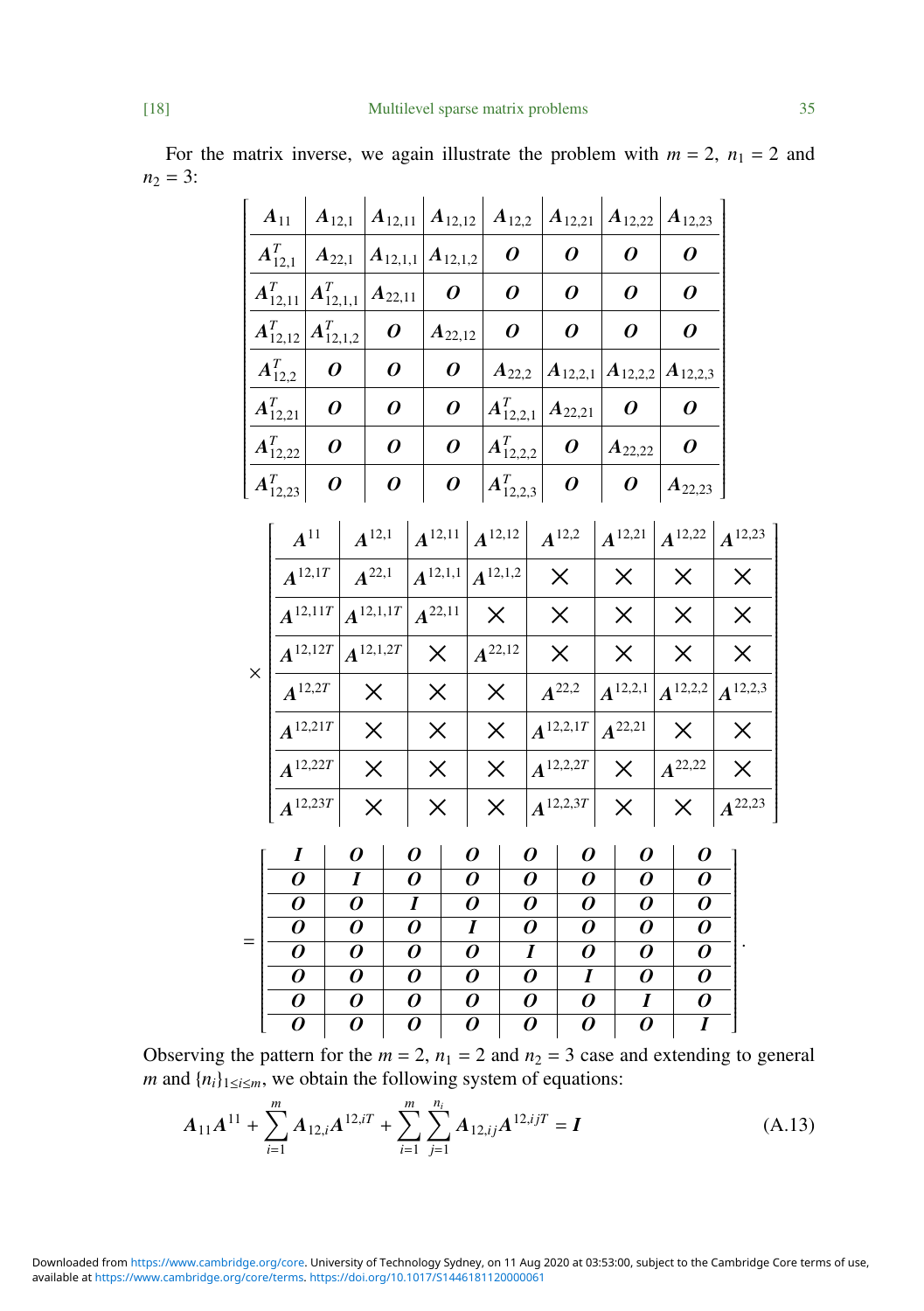$$
A_{12,i}^T A^{12,i} + A_{22,i} A^{22,i} + \sum_{j=1}^{n_i} A_{12,i,j} A^{12,i,j} = I, \quad 1 \le i \le m,
$$
 (A.14)

$$
A_{12,ij}^T A^{12,ij} + A_{12,i,j}^T A^{12,i,j} + A_{22,ij} A^{22,ij} = I, \quad 1 \le i \le m, 1 \le j \le n_i,
$$
 (A.15)

$$
A_{12,i}^T A^{11} + A_{22,i} A^{12,i} + \sum_{j=1}^{n_i} A_{12,i,j} A^{12,ij} = 0, \quad 1 \le i \le m,
$$
 (A.16)

$$
A_{12,ij}^T A^{11} + A_{12,i,j}^T A^{12,i} + A_{22,i,j} A^{12,i} = 0, \quad 1 \le i \le m, 1 \le j \le n_i,
$$
 (A.17)

$$
A_{12,ij}^T A^{12,i} + A_{12,i,j}^T A^{22,i} + A_{22,i,j} A^{12,i,j} = 0, \quad 1 \le i \le m, 1 \le j \le n_i.
$$
 (A.18)

Rearranging conditions [\(A.17\)](#page-18-0), we obtain

$$
A^{12,ij} = -(A^{11}A_{12,ij} + A^{12,i}A_{12,i,j})A_{22,ij}^{-1}, \quad 1 \le i \le m, 1 \le j \le n_i,
$$

from which the result for  $A^{12,ij}$  stated in Theorem [3.2](#page-9-0) quickly follows. Rearranging conditions [\(A.16\)](#page-18-1), we obtain

$$
A^{12,i} = -\left(A^{11}A_{12,i} + \sum_{j=1}^{n_i} A^{12,ij}A_{12,i,j}^T\right)A_{22,i}^{-1}.
$$

Substituting the results for each  $A^{12,ij}$  leads, for  $1 \le i \le m, 1 \le j \le n_i$ , to

$$
A^{12,i}=-\Big\{A^{11}A_{12,i}-\sum_{j=1}^{n_i}(A^{11}A_{12,ij}+A^{12,i}A_{12,i,j})A_{22,ij}^{-1}A_{12,i,j}^T\Big\}A_{22,i}^{-1}.
$$

Solving the above set of equations for each  $A^{12,i}$  and using the definitions of  $H_{12,i}$  and  $H_{12,i}$  and  $H_{12,i}$  and  $H_{2i}$  and  $H_{2i}$  and  $H_{2i}$  and  $H_{2i}$  and  $H_{2i}$  and  $H_{2i}$  and  $H_{2i}$  and  $H_{2i}$  and  $H_{2$  $H_{22,i}$ , we obtain the result in Theorem [3.2.](#page-9-0) Substituting the results for each  $A^{12,i}$  and  $A^{12,i}$  into  $(A,12)$ , using the definition of  $H_{\infty}$ , and solving for  $A^{11}$  loods to its stated  $A^{12,i}$  into [\(A.13\)](#page-17-0), using the definition of  $H_{12,i}$  and solving for  $A^{11}$  leads to its stated result in Theorem 3.2. Pearranging conditions (A.18), we obtain result in Theorem [3.2.](#page-9-0) Rearranging conditions [\(A.18\)](#page-18-2), we obtain

$$
A^{12,i,j} = -(A^{12,i}A_{12,ij} + A^{22,i}A_{12,i,j})A^{-1}_{22,ij}, \quad 1 \le i \le m, 1 \le j \le n_i,
$$

from which the result for  $A^{12,i,j}$  stated in Theorem [3.2](#page-9-0) quickly follows. Substitution of these results into the corresponding equations of condition  $(A.14)$  leads to

$$
A_{12,i}^T A^{12,i} + A_{22,i} A^{22,i} - \sum_{j=1}^{n_i} A_{12,i,j} A_{22,ij}^{-1} (A_{12,i,j}^T A^{12,i} + A_{12,i,j}^T A^{22,i}) = I, \quad 1 \le i \le m.
$$

Solving the above set of equations for each  $A^{22,i}$  and using the definitions of  $H_{12,i}$ <br>and  $H_{12,i}$  in equation (3.2) of the main text, we obtain the result in Theorem 3.2. and  $H_{22,i}$  in equation [\(3.2\)](#page-8-0) of the main text, we obtain the result in Theorem [3.2.](#page-9-0) Rearrangement of [\(A.15\)](#page-18-4) leads to

$$
A^{22,ij} = A_{22,ij}^{-1} (I - A_{12,ij}^T A^{12,ij} - A_{12,i,j}^T A^{12,i,j}), \quad 1 \le i \le m, 1 \le j \le n_i.
$$

From Lemma [A.1](#page-14-1) in the proof of Theorem [2.2,](#page-3-1)

$$
|A| = |(A^{11})^{-1}| \prod_{i=1}^{m} \left| \frac{A_{22,i}}{\text{stack}(A_{12,i,j}^T)} \right| \text{block}(A_{12,i,j}^T) \text{blockdiag } 1 \le j \le n_i (A_{22,ij})
$$

<span id="page-18-4"></span><span id="page-18-3"></span><span id="page-18-2"></span><span id="page-18-1"></span><span id="page-18-0"></span>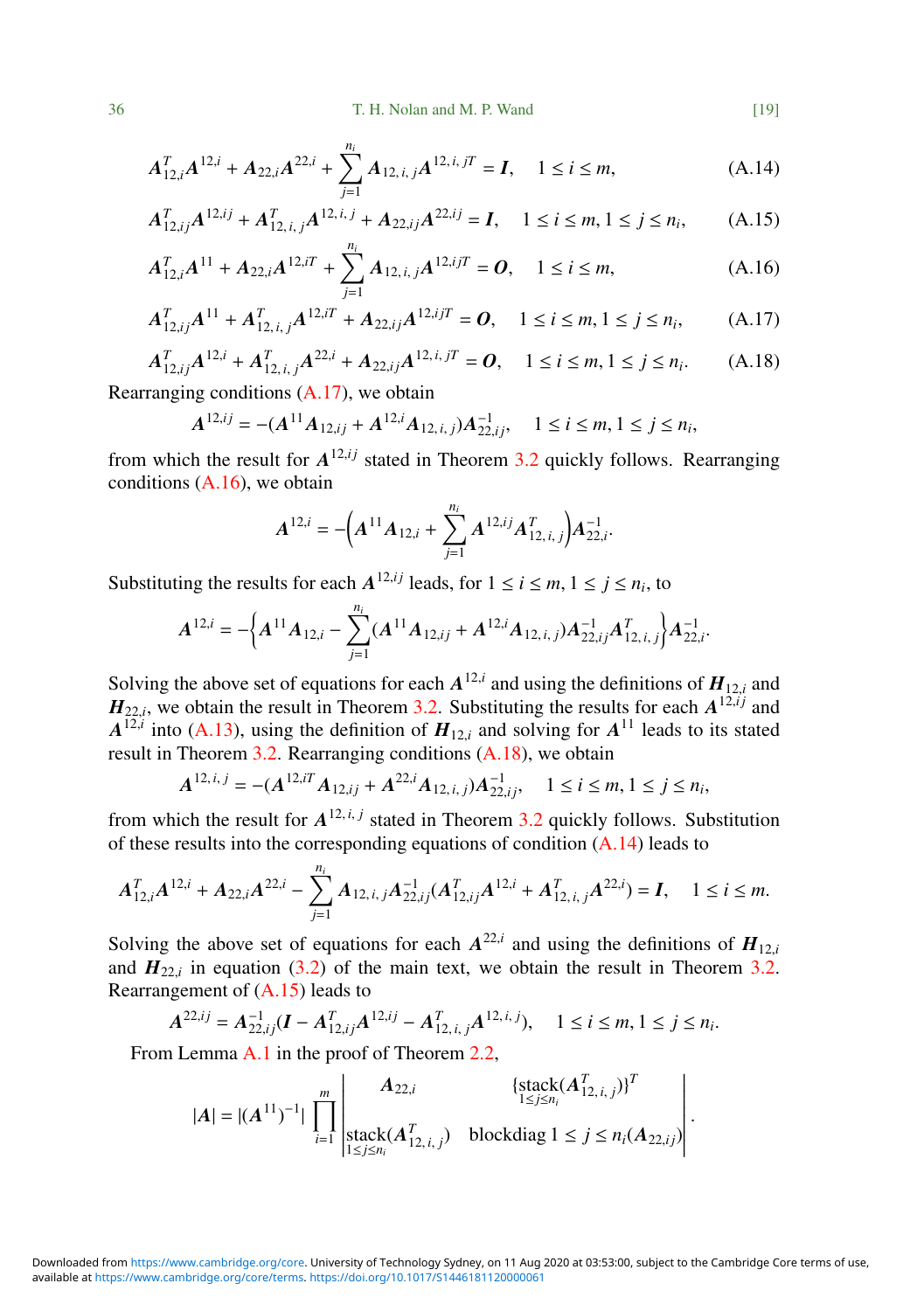Application of Lemma [A.1](#page-14-1) and Theorem [2.2](#page-3-1) to the two-level sparse matrices in the last-written expression leads to

$$
\begin{vmatrix}\nA_{22,i} & \{\text{stack}(A_{12,i,j}^T)\}^T \\
\text{stack}(A_{12,i,j}^T)\end{vmatrix} \\
= \left| A_{22,i} - \sum_{j=1}^{n_i} A_{12,i,j} A_{22,ij}^{-1} A_{12,i,j}^{-1} \right|_{j=1}^{n_i} |A_{22,ij}|
$$

and the stated result for |*A*| immediately follows.

<span id="page-19-0"></span>A.4. Proof of Theorem [3.3](#page-11-0) We first note the following re-expression:

$$
\boldsymbol{B}_{ij}^T \boldsymbol{B}_{ij} = \boldsymbol{B}_{ij}^T \boldsymbol{Q}_{ij} \boldsymbol{Q}_{ij}^T \boldsymbol{B}_{ij} = \begin{bmatrix} \boldsymbol{D}_{1ij} \\ \boldsymbol{D}_{2ij} \end{bmatrix}^T \begin{bmatrix} \boldsymbol{D}_{1ij} \\ \boldsymbol{D}_{2ij} \end{bmatrix} = \boldsymbol{D}_{1ij}^T \boldsymbol{D}_{1ij} + \boldsymbol{D}_{2ij}^T \boldsymbol{D}_{2ij}, \quad 1 \leq i \leq m, 1 \leq j \leq n_i,
$$

where the first equality holds by orthogonality of  $Q_{ij}$ , and the second equality holds by Step  $1(a)(ii)$  of Theorem [3.3.](#page-11-0) A similar sequence of steps can be used to show that

$$
\dot{\mathbf{B}}_{ij}^T \dot{\mathbf{B}}_{ij} = \dot{\mathbf{D}}_{1ij}^T \dot{\mathbf{D}}_{1ij} + \dot{\mathbf{D}}_{2ij}^T \dot{\mathbf{D}}_{2ij}, \quad \mathbf{B}_{ij}^T \dot{\mathbf{B}}_{ij} = \mathbf{D}_{1ij}^T \dot{\mathbf{D}}_{1ij} + \mathbf{D}_{2ij}^T \dot{\mathbf{D}}_{2ij}, \n\mathbf{B}_{ij}^T \mathbf{b}_{ij} = \mathbf{D}_{1ij}^T \mathbf{d}_{1ij} + \mathbf{D}_{2ij}^T \mathbf{d}_{2ij} \quad \text{and} \quad \dot{\mathbf{B}}_{ij}^T \mathbf{b}_{ij} = \dot{\mathbf{D}}_{1ij}^T \mathbf{d}_{1ij} + \dot{\mathbf{D}}_{2ij}^T \mathbf{d}_{2ij}, \quad 1 \le i \le m, 1 \le j \le n_i.
$$

We also have

$$
\ddot{\boldsymbol{B}}_{ij}^T \ddot{\boldsymbol{B}}_{ij} = \ddot{\boldsymbol{B}}_{ij}^T \boldsymbol{Q}_{ij} \boldsymbol{Q}_{ij}^T \ddot{\boldsymbol{B}}_{ij} = \begin{bmatrix} \boldsymbol{R}_{ij} \\ \boldsymbol{0} \end{bmatrix}^T \begin{bmatrix} \boldsymbol{R}_{ij} \\ \boldsymbol{0} \end{bmatrix} = \boldsymbol{R}_{ij}^T \boldsymbol{R}_{ij},
$$

where the first equality holds by orthogonality of  $Q_{ij}$  and the second equality holds by Step  $1(a)(i)$  of Theorem [3.3.](#page-11-0) A similar sequence of steps can be used to show that

$$
\dot{\boldsymbol{B}}_{ij}^T \ddot{\boldsymbol{B}}_{ij} = \dot{\boldsymbol{D}}_{1ij}^T \boldsymbol{R}_{ij}, \quad \boldsymbol{B}_{ij}^T \ddot{\boldsymbol{B}}_{ij} = \boldsymbol{D}_{1ij}^T \boldsymbol{R}_{ij} \quad \text{and} \quad \ddot{\boldsymbol{B}}_{ij}^T \boldsymbol{b}_{ij} = \boldsymbol{R}_{ij}^T \boldsymbol{d}_{1ij}.
$$

The above simplifications allow us to represent the nonzero components of *A* and the sub-vectors of *a* as

$$
A_{11} = \sum_{i=1}^{m} \sum_{j=1}^{n_i} (\boldsymbol{D}_{1ij}^T \boldsymbol{D}_{1ij} + \boldsymbol{D}_{2ij}^T \boldsymbol{D}_{2ij}), \quad a_1 = \sum_{i=1}^{m} \sum_{j=1}^{n_i} (\boldsymbol{D}_{1ij}^T \boldsymbol{d}_{1ij} + \boldsymbol{D}_{2ij}^T \boldsymbol{d}_{2ij}),
$$
  
\n
$$
A_{22,i} = \sum_{j=1}^{n_i} (\boldsymbol{\dot{D}}_{1ij}^T \boldsymbol{\dot{D}}_{1ij} + \boldsymbol{\dot{D}}_{2ij}^T \boldsymbol{\dot{D}}_{2ij}), \quad A_{12,i} = \sum_{j=1}^{n_i} (\boldsymbol{D}_{1ij}^T \boldsymbol{\dot{D}}_{1ij} + \boldsymbol{D}_{2ij}^T \boldsymbol{\dot{D}}_{2ij}),
$$
  
\n
$$
a_{2,i} = \sum_{j=1}^{n_i} (\boldsymbol{\dot{D}}_{1ij}^T \boldsymbol{d}_{1ij} + \boldsymbol{\dot{D}}_{2ij}^T \boldsymbol{d}_{2ij}), \quad 1 \le i \le m,
$$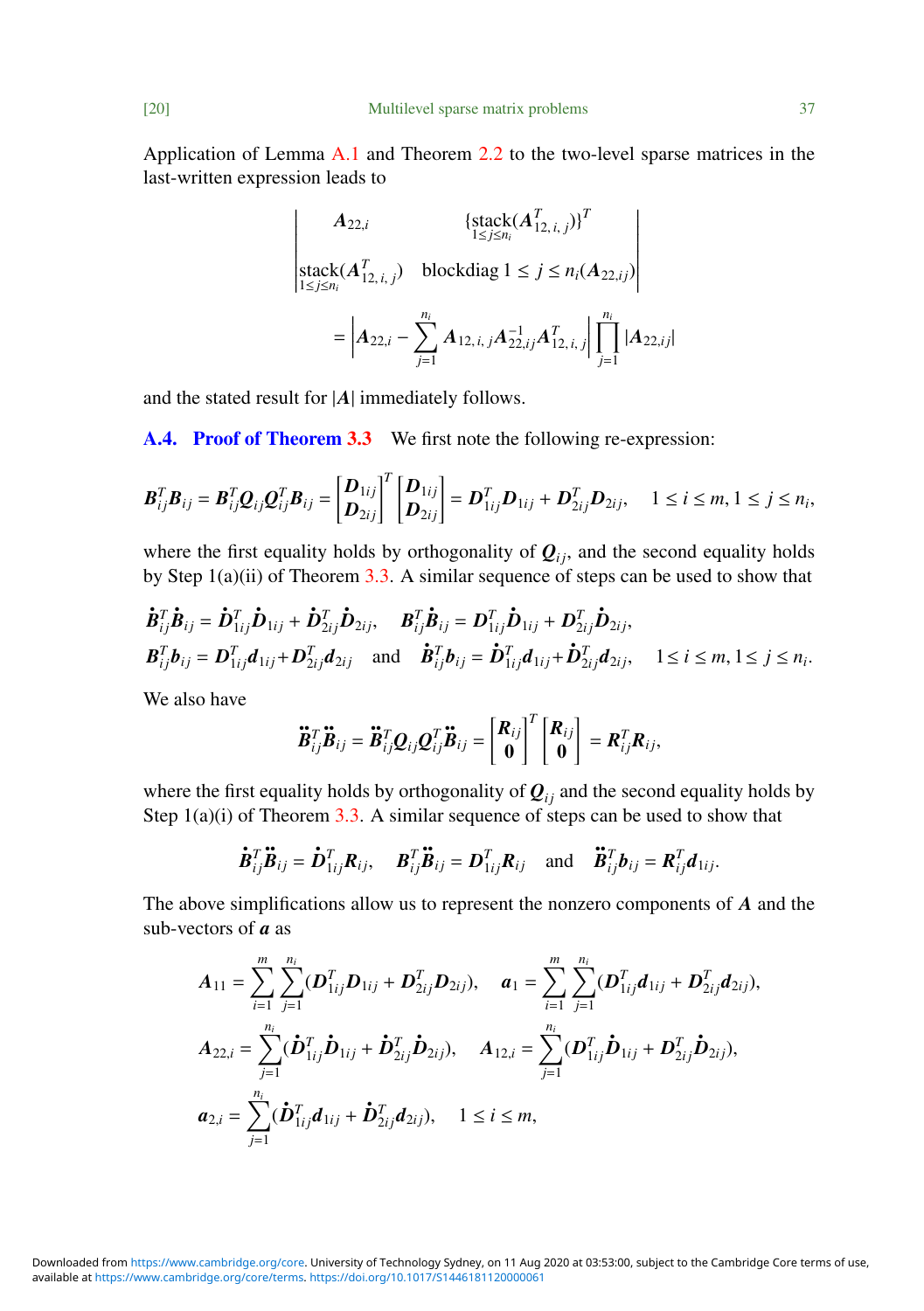and, for  $1 \le i \le m$ ,  $1 \le j \le n_i$ ,

$$
A_{22,ij} = \mathbf{R}_{ij}^T \mathbf{R}_{ij}, \quad A_{12,i,j} = \mathbf{\dot{D}}_{1ij}^T \mathbf{R}_{ij}, \quad A_{12,ij} = \mathbf{D}_{1ij}^T \mathbf{R}_{ij}, \quad a_{2,ij} = \mathbf{R}_{ij}^T \mathbf{d}_{1ij}.
$$

Furthermore, each  $H_{22,i}$  matrix takes the form

$$
H_{22,i} = A_{22,i} - \sum_{j=1}^{n_i} A_{12,i,j} A_{22,i,j}^{-1} A_{12,i,j}^T
$$
  
\n
$$
= \sum_{j=1}^{n_i} (\dot{D}_{1ij}^T \dot{D}_{1ij} + \dot{D}_{2ij}^T \dot{D}_{2ij}) - \sum_{j=1}^{n_i} \dot{D}_{1ij}^T R_{ij} (R_{ij}^T R_{ij})^{-1} R_{ij}^T \dot{D}_{1ij}
$$
  
\n
$$
= \sum_{j=1}^{n_i} \dot{D}_{2ij}^T \dot{D}_{2ij} = \{ \text{stack } \dot{D}_{2ij} \}^T \{ \text{stack } \dot{D}_{2ij} \}
$$
  
\n
$$
= \left( Q_i \begin{bmatrix} R_i \\ 0 \end{bmatrix} \right)^T Q_i \begin{bmatrix} R_i \\ 0 \end{bmatrix} = \begin{bmatrix} R_i \\ 0 \end{bmatrix}^T \begin{bmatrix} R_i \\ 0 \end{bmatrix} = R_i^T R_i, \quad 1 \le i \le m,
$$

where the fifth equality holds by Step  $1(b)(i)$  of Theorem [3.3.](#page-11-0) Similarly,

$$
\boldsymbol{H}_{12,i} = \boldsymbol{C}_{1i}^T \boldsymbol{R}_i \quad \text{and} \quad \boldsymbol{H}_{12,i} \boldsymbol{H}_{22,i}^{-1} \boldsymbol{H}_{12,i}^T = \boldsymbol{C}_{1i}^T \boldsymbol{C}_{1i}, \quad 1 \le i \le m.
$$

We are now in a position to derive the solutions to the inverse matrix problem:

$$
A^{11} = \left\{ \sum_{i=1}^{m} \sum_{j=1}^{n_i} (\mathbf{D}_{1ij}^T \mathbf{D}_{1ij} + \mathbf{D}_{2ij}^T \mathbf{D}_{2ij}) - \sum_{i=1}^{m} \mathbf{C}_{1i}^T \mathbf{C}_{1i} - \sum_{i=1}^{m} \sum_{j=1}^{n_i} \mathbf{D}_{1ij}^T \mathbf{R}_{ij} (\mathbf{R}_{ij}^T \mathbf{R}_{ij})^{-1} \mathbf{R}_{ij}^T \mathbf{D}_{1ij} \right\}^{-1}
$$
  
\n
$$
= \left( \sum_{i=1}^{m} \sum_{j=1}^{n_i} \mathbf{D}_{2ij}^T \mathbf{D}_{2ij} - \sum_{i=1}^{m} \mathbf{C}_{1i}^T \mathbf{C}_{1i} \right)^{-1}
$$
  
\n
$$
= \left( \sum_{i=1}^{m} \left[ \{ \text{stack} (\mathbf{D}_{2ij}) \}^T \{ \text{stack} (\mathbf{D}_{2ij}) \} - \mathbf{C}_{1i}^T \mathbf{C}_{1i} \right] \right)^{-1}
$$
  
\n
$$
= \left( \sum_{i=1}^{m} \left[ \{ \text{stack} (\mathbf{D}_{2ij}) \}^T \mathbf{Q}_i \mathbf{Q}_i^T \{ \text{stack} (\mathbf{D}_{2ij}) \} - \mathbf{C}_{1i}^T \mathbf{C}_{1i} \} \right)^{-1}
$$
  
\n
$$
= \left( \sum_{i=1}^{m} \left[ \left[ \mathbf{C}_{1i} \right]^T \left[ \mathbf{C}_{1i} \right] - \mathbf{C}_{1i}^T \mathbf{C}_{1i} \right] \right)^{-1} = \left( \sum_{i=1}^{m} \mathbf{C}_{2i}^T \mathbf{C}_{2i} \right)^{-1}
$$
  
\n
$$
= \left[ \{ \text{stack} (\mathbf{C}_{2i}) \}^T \{ \text{stack} (\mathbf{C}_{2i}) \}^{-1} - \mathbf{C}_{1i}^T \mathbf{C}_{1i} \right] \right)^{-1} = \left\{ \left( \mathbf{Q} \begin{bmatrix} \mathbf{R} \\ \mathbf{0} \end{bmatrix} \right)^T \mathbf{Q}_i \begin
$$

where the fourth equality holds by orthogonality of each  $\boldsymbol{Q}_i$ , the fifth equality holds by Step 1(b)(ii), the eighth equality holds by Step 2 and the ninth equality holds by orthogonality of  $Q$ . The other components of  $A^{-1}$  are found by simply substituting the above simplifications into Theorem [3.2,](#page-9-0) and using a similar sequence of steps.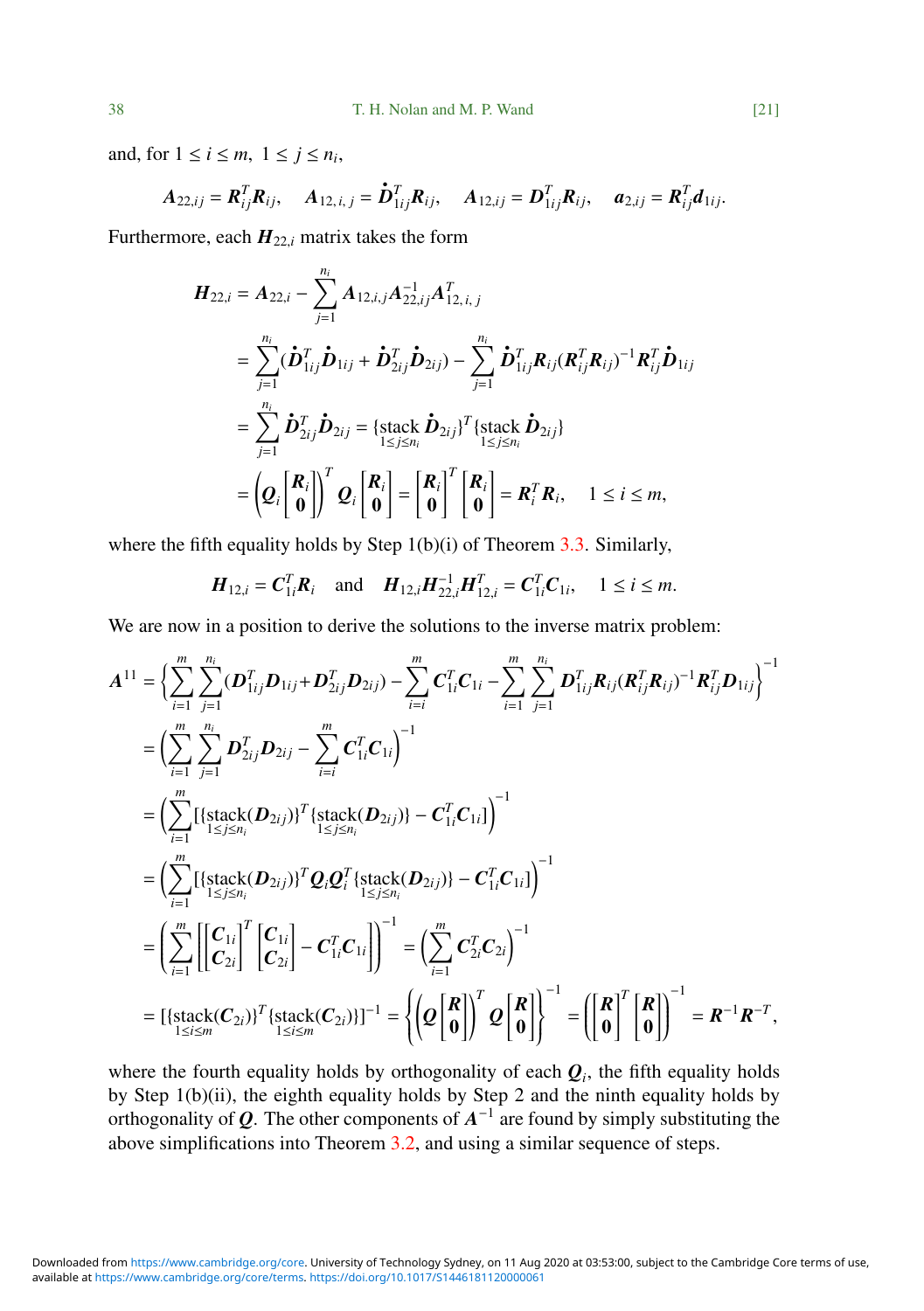For the linear system solution we have

$$
h_{2,i} = \sum_{j=1}^{n_i} (\dot{D}_{1ij}^T d_{1ij} + \dot{D}_{2ij}^T d_{2ij}) - \sum_{j=1}^{n_i} \dot{D}_{1ij}^T R_{ij} (R_{ij}^T R_{ij})^{-1} R_{ij}^T d_{1ij} = \sum_{j=1}^{n_i} \dot{D}_{2ij}^T d_{2ij}
$$
  
\n
$$
= {\frac{\{\text{stack}(\dot{D}_{2ij})\}^T \{\text{stack}(d_{2ij})\}}{\frac{1}{2} \sum_{j \le n_i} n_j}}}
$$
  
\n
$$
= \left[\frac{R_i}{0}\right]^T Q_i^T {\frac{\{\text{stack}(d_{2ij})\}}{\frac{1}{2} \sum_{j \le n_i} n_j}} = R_i^T c_{1i}, \quad 1 \le i \le m,
$$

where the fourth and fifth equalities hold by Steps 1(b)(i) and 1(b)(ii), respectively. Also,

$$
A_{12,ij}A_{22,ij}^{-1}a_{2,ij}=D_{1ij}^TR_{ij}(R_{ij}^TR_{ij})^{-1}R_{ij}^Td_{1ij}=D_{1ij}^Td_{1ij}, \quad 1\leq i\leq m, 1\leq j\leq n_i.
$$

The final task is to derive the expressions in Theorem [3.3](#page-11-0) for the components of *x*. For the first block we have

$$
x_{1} = A^{11}\left\{\sum_{i=1}^{m}\sum_{j=1}^{n_{i}}(D_{1ij}^{T}d_{1ij} + D_{2ij}^{T}d_{2ij}) - \sum_{i=1}^{m}C_{1i}^{T}R_{i}^{T}c_{1i} - \sum_{i=1}^{m}\sum_{j=1}^{n_{i}}D_{1ij}^{T}d_{1ij}\right\}= A^{11}\left\{\sum_{i=1}^{m}\left(\sum_{j=1}^{n_{i}}D_{2ij}^{T}d_{2ij} - C_{1i}^{T}c_{1i}\right)\right\}= A^{11}\left(\sum_{i=1}^{m}\left[\left\{\text{stack}(D_{2ij})\right)^{T}\left\{\text{stack}(d_{2ij})\right\} - C_{1i}^{T}c_{1i}\right\}\right)= A^{11}\left(\sum_{i=1}^{m}\left[\left\{\text{stack}(D_{2ij})\right)^{T}Q_{i}Q_{i}^{T}\left\{\text{stack}(d_{2ij})\right\} - C_{1i}^{T}c_{1i}\right\}\right)= A^{11}\left(\sum_{i=1}^{m}\left[\left\{\text{stack}(D_{2ij})\right)^{T}Q_{i}Q_{i}^{T}\left\{\text{stack}(d_{2ij})\right\} - C_{1i}^{T}c_{1i}\right\}\right)= A^{11}\left(\sum_{i=1}^{m}\left[\left[\left.\sum_{i=1}^{m}\left[\left.\sum_{i=1}^{n}\left(\sum_{i=1}^{n}\left.\sum_{j\leq m_{i}}^{m}(C_{1i}^{T}c_{1i} + C_{2i}^{T}c_{2i} - C_{1i}^{T}c_{1i}\right)\right) - C_{1i}^{T}c_{2i}\right\}\right]= A^{11}\sum_{i=1}^{m}C_{2i}^{T}c_{2i} = A^{11}\left\{\text{stack}(C_{2i})\right\}^{T}\left\{\text{stack}(c_{2i})\right\}= A^{11}\left(Q\left[\begin{matrix}R\\0\end{matrix}\right)\right]^{T}\left\{\text{stack}(c_{2i})\right\} = R^{-1}R^{-T}\left[\begin{matrix}R\\0\end{matrix}\right]^{T}Q^{T}\left\{\text{stack}(c_{2i})\right\}= R^{-1}R^{-T}R^{T}c = R^{-1}c, \
$$

where the fourth equality holds by the orthogonality of  $\mathcal{Q}_i$ , the fifth equality holds by Step  $1(b)(ii)$  and the ninth and eleventh equalities hold by Step 2 of Theorem [3.3.](#page-11-0) We get the other sub-vectors of  $x$  by a similar sequence of computations.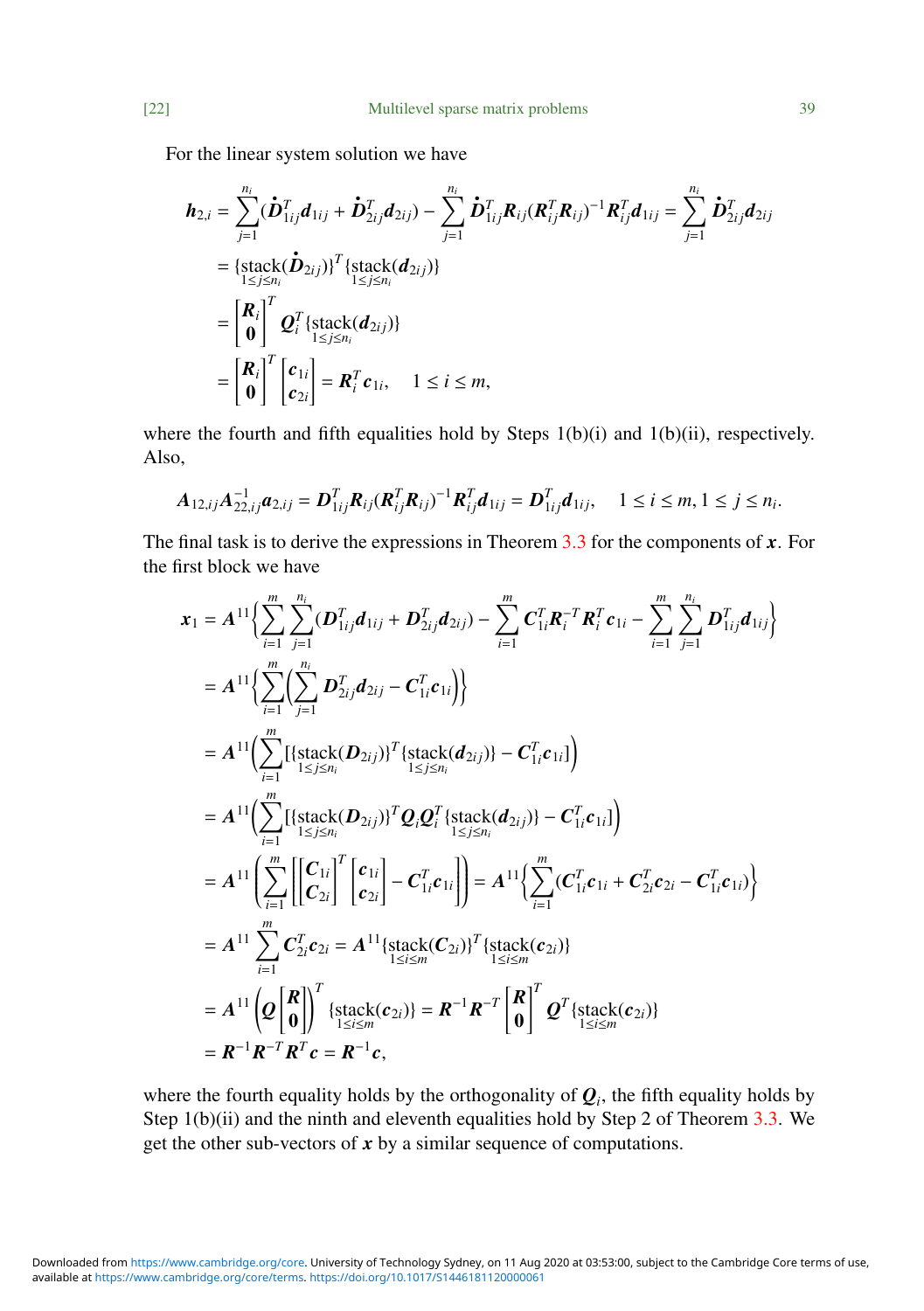From Theorem [3.2,](#page-9-0)

$$
|A| = |(A^{11})^{-1}| \prod_{i=1}^{m} (A_{22,i} - \sum_{j=1}^{n_i} A_{12,i,j} A_{22,ij}^{-1} A_{12,i,j}^T | \prod_{j=1}^{n_i} |A_{22,ij}|).
$$

From part 3 of Theorem [3.3](#page-11-0) we have  $A^{11} = R^{-1}R^{-T}$ , so steps similar to those used for simplification of |*A*| in the proof of Theorem [2.3](#page-5-0) lead to

 $|(A^{11})^{-1}|$  = (product of the diagonal entries of  $\mathbf{R})^2$ 

From the above arguments involving the  $H_{22}$  matrices,

$$
\left| \mathbf{A}_{22,i} - \sum_{j=1}^{n_i} \mathbf{A}_{12,i,j} \mathbf{A}_{22,ij}^{-1} \mathbf{A}_{12,i,j}^T \right| = |\mathbf{H}_{22,i}| = |\mathbf{R}_i^T \mathbf{R}_i| = (|\mathbf{R}_i|)^2
$$

 $=$  (product of the diagonal entries of  $R_i$ )<sup>2</sup>

for  $1 \leq i \leq m$ . Lastly,

$$
|\mathbf{A}_{22,ij}| = |\mathbf{B}_{ij}^T \mathbf{B}_{ij}| = |\mathbf{R}_{ij}^T \mathbf{R}_{ij}| = (|\mathbf{R}_{ij}|)^2 = (\text{product of the diagonal entries of } \mathbf{R}_{ij})^2
$$

for  $1 \le i \le m$ ,  $1 \le j \le n_i$ . The stated result for  $|A|$  immediately follows.

## Acknowledgements

We are grateful to Gioia Di Credico, Luca Maestrini, Marianne Menictas, Simon Wood and two anonymous referees for their assistance. This research was partially supported by the Australian Research Council Discovery Project DP140100441.

#### **References**

- <span id="page-22-2"></span>[1] B. H. Baltagi, *Econometric analysis of panel data* (John Wiley & Sons, Chichester, 2013).
- <span id="page-22-1"></span>[2] G. Fitzmaurice, M. Davidian, G. Verbeke and G. Molenberghs (eds), *Longitudinal data analysis* (Chapman & Hall/CRC, Boca Raton, FL, 2008); doi:10.1201/[9781420011579.](https://doi.org/10.1201/9781420011579)
- <span id="page-22-5"></span>[3] J. E. Gentle, *Matrix algebra* (Springer, New York, 2007); doi:10.1007/[978-0-387-70873-7.](https://doi.org/10.1007/978-0-387-70873-7)
- <span id="page-22-0"></span>[4] H. Goldstein, *Multilevel statistical models*, 4th edn (John Wiley & Sons, Chichester, 2010); doi:10.1002/[9780470973394.](https://doi.org/10.1002/9780470973394)
- <span id="page-22-9"></span>[5] D. A. Harville, *Matrix algebra from a statistician's perspective* (Springer, New York, 2008).
- <span id="page-22-4"></span>[6] C. R. Henderson, "Best linear unbiased estimation and prediction under a selection model", *Biometrics* 31 (1975) 423–447; doi:10.2307/[2529430.](https://doi.org/10.2307/2529430)
- <span id="page-22-8"></span>[7] W. Hołubowski, D. Kurzyk and T. Trawinski, "A fast method for computing the inverse of ´ symmetric block arrowhead matrices", *Appl. Math. Inf. Sci.* 9 (2015) 319–324; doi[:10.12785](https://doi.org/10.12785/amis/092L06)/amis/092L06.
- <span id="page-22-6"></span>[8] N. T. Longford, "A fast scoring algorithm for maximum likelihood estimation in unbalanced mixed models with nested random effects", *Biometrika* 74 (1987) 817–827; doi:10.1093/biomet/[74.4.817.](https://doi.org/10.1093/biomet/74.4.817)
- <span id="page-22-3"></span>[9] C. E. McCulloch, S. R. Searle and J. M. Neuhaus, *Generalized, linear, and mixed models*, 2nd edn (John Wiley & Sons, Hoboken, NJ, 2008).
- <span id="page-22-7"></span>[10] T. H. Nolan, M. Menictas and M. P. Wand, *Streamlined computing for variational inference with higher level random e*ff*ects*. [arXiv:1903.06616v3](http://www.arxiv.org/abs/1903.06616v3) (2020).